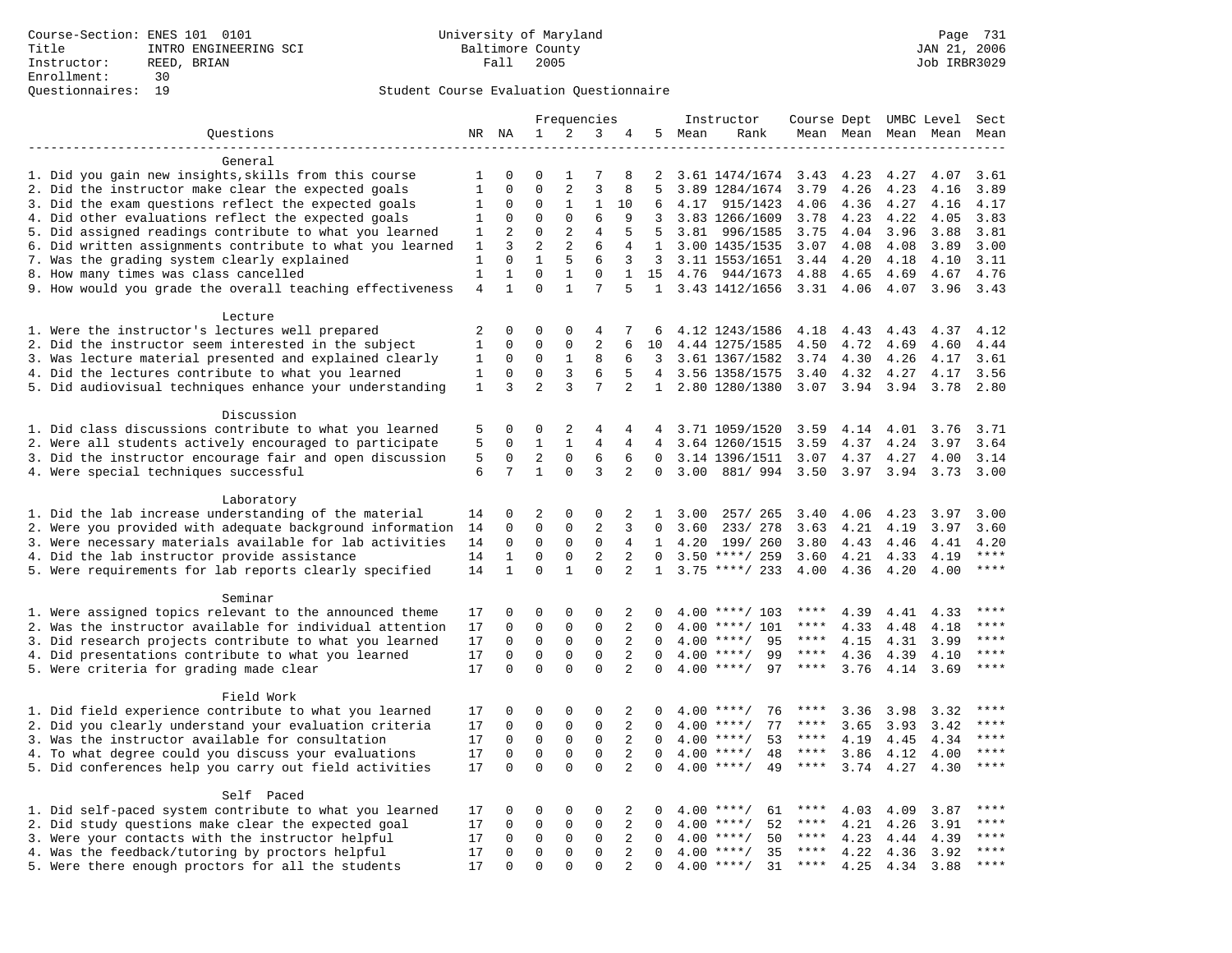| Course-Section: ENES 101 0101 |                       | University of Maryland                  |      | Page 731     |
|-------------------------------|-----------------------|-----------------------------------------|------|--------------|
| Title                         | INTRO ENGINEERING SCI | Baltimore County                        |      | JAN 21, 2006 |
| Instructor:                   | REED, BRIAN           | Fall                                    | 2005 | Job IRBR3029 |
| Enrollment:<br>っい             |                       |                                         |      |              |
| Ouestionnaires: 19            |                       | Student Course Evaluation Questionnaire |      |              |

| Credits Earned |             | Cum. GPA      |   | Expected Grades |          | Reasons             |    | Type                        |    | Majors                            |  |
|----------------|-------------|---------------|---|-----------------|----------|---------------------|----|-----------------------------|----|-----------------------------------|--|
| $00 - 27$      | 8           | $0.00 - 0.99$ |   | Α               | 13       | Required for Majors |    | Graduate                    | 0  | Major                             |  |
| $28 - 55$      | 2           | $1.00 - 1.99$ |   | В               | 4        |                     |    |                             |    |                                   |  |
| $56 - 83$      |             | $2.00 - 2.99$ |   | C               | $\Omega$ | General             |    | Under-grad                  | 19 | Non-major                         |  |
| $84 - 150$     | $\Omega$    | $3.00 - 3.49$ | 4 | D               | $\Omega$ |                     |    |                             |    |                                   |  |
| Grad.          | $\mathbf 0$ | $3.50 - 4.00$ |   | F               | $\Omega$ | Electives           |    |                             |    | #### - Means there are not enough |  |
|                |             |               |   | Ρ               | $\Omega$ |                     |    | responses to be significant |    |                                   |  |
|                |             |               |   |                 | $\Omega$ | Other               | 16 |                             |    |                                   |  |
|                |             |               |   |                 | $\Omega$ |                     |    |                             |    |                                   |  |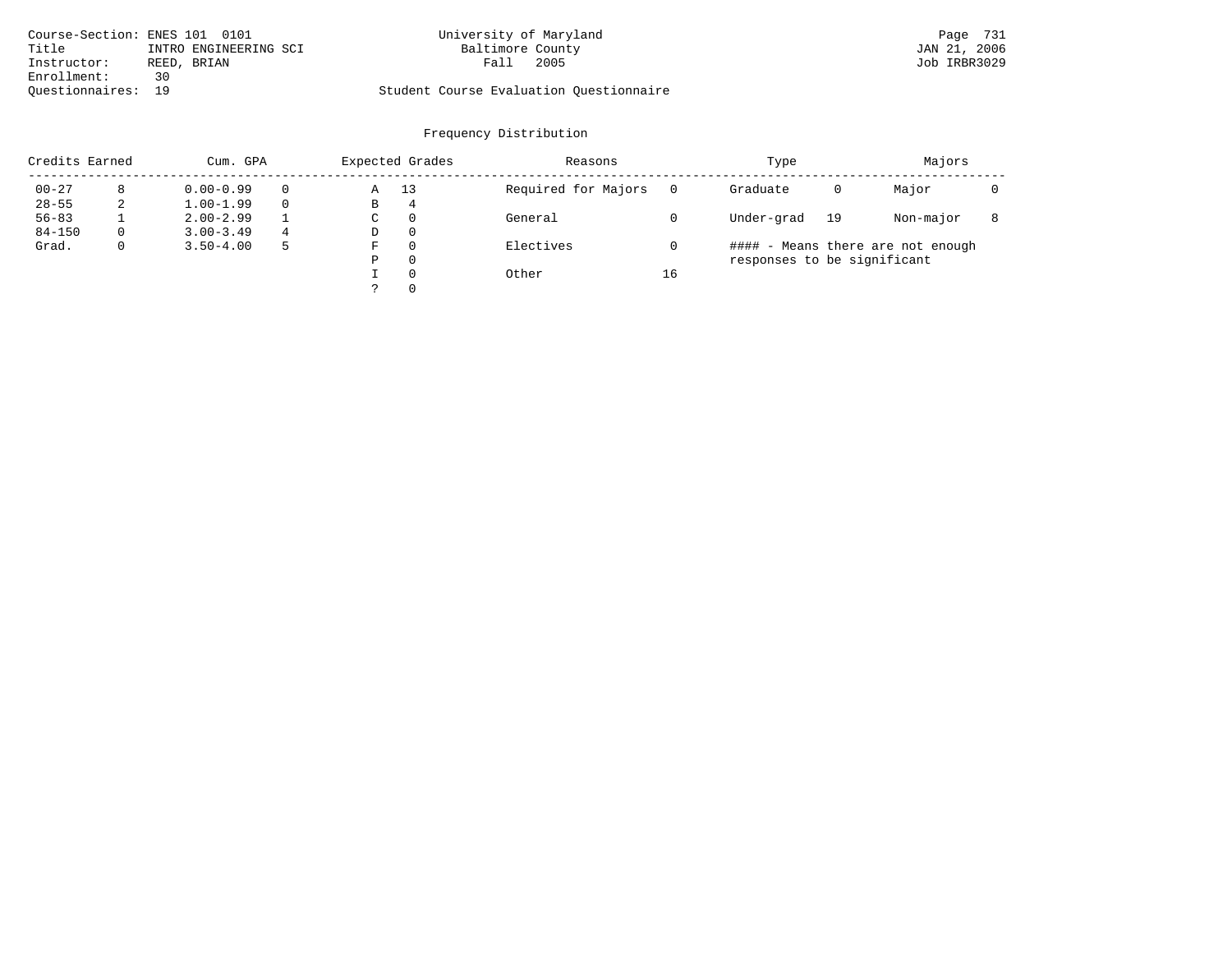|                                                           |                |              |                |                | Frequencies    |                |                |      | Instructor         | Course Dept UMBC Level |                     |      |      | Sect        |
|-----------------------------------------------------------|----------------|--------------|----------------|----------------|----------------|----------------|----------------|------|--------------------|------------------------|---------------------|------|------|-------------|
| Questions                                                 |                | NR NA        | 1              | 2              | 3              | 4              | 5              | Mean | Rank               |                        | Mean Mean Mean Mean |      |      | Mean        |
|                                                           |                |              |                |                |                |                |                |      |                    |                        |                     |      |      |             |
| General                                                   |                |              |                |                |                |                |                |      |                    |                        |                     |      |      |             |
| 1. Did you gain new insights, skills from this course     | 0              | 0            | 2              | 5              | 4              | 4              | 5              |      | 3.25 1583/1674     | 3.43                   | 4.23                | 4.27 | 4.07 | 3.25        |
| 2. Did the instructor make clear the expected goals       | 0              | 0            | $\mathbf{0}$   | 3              | $\overline{4}$ | 9              | 4              |      | 3.70 1401/1674     | 3.79                   | 4.26                | 4.23 | 4.16 | 3.70        |
| 3. Did the exam questions reflect the expected goals      | 2              | 0            | $\mathbf 0$    | 1              | 3              | 10             |                |      | 3.94 1070/1423     | 4.06                   | 4.36                | 4.27 | 4.16 | 3.94        |
| 4. Did other evaluations reflect the expected goals       | 1              | 1            | $\mathbf{1}$   | $\mathbf 0$    | 5              | 9              | 3              |      | 3.72 1341/1609     | 3.78                   | 4.23                | 4.22 | 4.05 | 3.72        |
| 5. Did assigned readings contribute to what you learned   | 1              | 3            | 1              | 1              | 3              | 8              | 3              |      | 3.69 1107/1585     | 3.75                   | 4.04                | 3.96 | 3.88 | 3.69        |
| 6. Did written assignments contribute to what you learned | $\overline{a}$ | 3            | $\overline{a}$ | $\overline{4}$ | $\mathbf{1}$   | 6              | $\overline{2}$ |      | 3.13 1421/1535     | 3.07                   | 4.08                | 4.08 | 3.89 | 3.13        |
| 7. Was the grading system clearly explained               | 3              | $\mathbf 0$  | $\mathbf{1}$   | $\mathbf 0$    | 6              | 5              | 5              |      | 3.76 1317/1651     | 3.44                   | 4.20                | 4.18 | 4.10 | 3.76        |
| 8. How many times was class cancelled                     | $\overline{a}$ | 1            | $\mathbf 0$    | $\mathbf 0$    | $\mathsf 0$    | 0              | 17             | 5.00 | 1/1673             | 4.88                   | 4.65                | 4.69 | 4.67 | 5.00        |
| 9. How would you grade the overall teaching effectiveness | 9              | $\mathbf{1}$ | $\mathbf{1}$   | $\overline{a}$ | $\overline{2}$ | $\overline{4}$ | $\mathbf{1}$   |      | 3.20 1494/1656     | 3.31                   | 4.06                | 4.07 | 3.96 | 3.20        |
| Lecture                                                   |                |              |                |                |                |                |                |      |                    |                        |                     |      |      |             |
| 1. Were the instructor's lectures well prepared           | 4              | 0            | 0              | $\mathbf 0$    | 3              | 6              |                |      | 4.25 1144/1586     | 4.18                   | 4.43                | 4.43 | 4.37 | 4.25        |
| 2. Did the instructor seem interested in the subject      | 4              | $\mathbf 0$  | $\mathbf{0}$   | $\mathbf 0$    | $\mathbf{1}$   | 5              | 10             |      | 4.56 1175/1585     | 4.50                   | 4.72                | 4.69 | 4.60 | 4.56        |
| 3. Was lecture material presented and explained clearly   | 4              | $\mathbf 0$  | $\mathbf 0$    | 2              | 2              | 8              | 4              |      | 3.88 1233/1582     | 3.74                   | 4.30                | 4.26 | 4.17 | 3.88        |
| 4. Did the lectures contribute to what you learned        | 4              | $\mathbf 0$  | 3              | 3              | 2              | 3              | 5              |      | 3.25 1445/1575     | 3.40                   | 4.32                | 4.27 | 4.17 | 3.25        |
| 5. Did audiovisual techniques enhance your understanding  | 5              | 6            | $\overline{2}$ | $\Omega$       | $\mathbf{1}$   | 5              |                |      | 1 3.33 1127/1380   |                        | 3.07 3.94 3.94      |      | 3.78 | 3.33        |
|                                                           |                |              |                |                |                |                |                |      |                    |                        |                     |      |      |             |
| Discussion                                                |                |              |                |                |                |                |                |      |                    |                        |                     |      |      |             |
| 1. Did class discussions contribute to what you learned   | 3              | $\Omega$     | 3              | 1              | 2              | 7              |                |      | 3.47 1184/1520     | 3.59                   | 4.14                | 4.01 | 3.76 | 3.47        |
| 2. Were all students actively encouraged to participate   | 3              | $\Omega$     | $\overline{2}$ | $\mathbf{1}$   | $\overline{4}$ |                | $\overline{4}$ |      | 3.53 1297/1515     | 3.59                   | 4.37                | 4.24 | 3.97 | 3.53        |
| 3. Did the instructor encourage fair and open discussion  | 3              | 0            | 3              | 3              | 3              | 7              | $\mathbf{1}$   |      | 3.00 1420/1511     | 3.07                   | 4.37                | 4.27 | 4.00 | 3.00        |
| 4. Were special techniques successful                     | $\overline{4}$ | 10           | $\mathbf 0$    | $\mathbf 0$    | 1              | 4              | $\mathbf{1}$   | 4.00 | 474/994            | 3.50                   | 3.97                | 3.94 | 3.73 | 4.00        |
|                                                           |                |              |                |                |                |                |                |      |                    |                        |                     |      |      |             |
| Laboratory                                                |                |              |                |                |                |                |                |      |                    |                        |                     |      |      |             |
| 1. Did the lab increase understanding of the material     | 13             | 2            | $\mathbf 0$    | $\mathbf 0$    | 2              | 2              | 1              | 3.80 | 207/ 265           | 3.40                   | 4.06                | 4.23 | 3.97 | 3.80        |
| 2. Were you provided with adequate background information | 14             | $\Omega$     | $\mathbf{0}$   | $\mathbf{1}$   | $\mathbf{1}$   | 3              | $\mathbf{1}$   | 3.67 | 230/ 278           | 3.63                   | 4.21                | 4.19 | 3.97 | 3.67        |
| 3. Were necessary materials available for lab activities  | 14             | $\mathbf{1}$ | $\mathbf{1}$   | $\mathbf 0$    | $\mathbf{1}$   | 2              | 1              | 3.40 | 250/260            | 3.80                   | 4.43                | 4.46 | 4.41 | 3.40        |
| 4. Did the lab instructor provide assistance              | 14             | $\mathbf{1}$ | $\mathbf{1}$   | $\mathsf{O}$   | $\mathbf{1}$   | $\mathbf{1}$   | 2              | 3.60 | 228/ 259           | 3.60                   | 4.21                | 4.33 | 4.19 | 3.60        |
| 5. Were requirements for lab reports clearly specified    | 14             | $\mathbf{1}$ | $\mathbf 0$    | $\mathbf{1}$   | $\mathbf 0$    | 2              | $\overline{a}$ | 4.00 | 150/ 233           | 4.00                   | 4.36                | 4.20 | 4.00 | 4.00        |
| Seminar                                                   |                |              |                |                |                |                |                |      |                    |                        |                     |      |      |             |
| 1. Were assigned topics relevant to the announced theme   | 16             | 3            | $\mathbf 0$    | $\mathbf 0$    | 0              | 1              | 0              | 4.00 | ****/ 103          | ****                   | 4.39                | 4.41 | 4.33 | ****        |
| 2. Was the instructor available for individual attention  | 17             | $\mathbf{1}$ | $\mathbf 0$    | $\mathbf 0$    | $\mathbf{0}$   | 2              | $\Omega$       | 4.00 | $***/101$          | ****                   | 4.33                | 4.48 | 4.18 | ****        |
| 3. Did research projects contribute to what you learned   | 17             | $\mathbf{1}$ | $\mathbf{0}$   | $\mathbf 0$    | $\mathbf{0}$   | 2              | $\Omega$       | 4.00 | $***/$<br>95       | $***$ * *              | 4.15                | 4.31 | 3.99 | ****        |
| 4. Did presentations contribute to what you learned       | 17             | 2            | $\mathbf 0$    | $\mathbf 0$    | $\mathbf{0}$   | $\mathbf{1}$   | 0              |      | $4.00$ ****/<br>99 | $***$ * *              | 4.36                | 4.39 | 4.10 | ****        |
| 5. Were criteria for grading made clear                   | 17             | 2            | $\Omega$       | $\Omega$       | $\Omega$       | $\mathbf{1}$   | $\Omega$       |      | $4.00$ ****/<br>97 | $***$ * * *            | 3.76                | 4.14 | 3.69 | $***$       |
|                                                           |                |              |                |                |                |                |                |      |                    |                        |                     |      |      |             |
| Field Work                                                |                |              |                |                |                |                |                |      |                    |                        |                     |      |      |             |
| 1. Did field experience contribute to what you learned    | 18             | 0            | 0              | 0              | 1              | 1              | 0              |      | $3.50$ ****/<br>76 | ****                   | 3.36                | 3.98 | 3.32 | ****        |
| 2. Did you clearly understand your evaluation criteria    | 18             | $\mathbf 0$  | $\mathbf 0$    | $\mathbf{1}$   | $\mathbf 0$    | $\mathbf{1}$   | $\Omega$       | 3.00 | 77<br>$***$ /      | $***$ * * *            | 3.65                | 3.93 | 3.42 | ****        |
| 3. Was the instructor available for consultation          | 18             | $\mathbf{1}$ | $\mathbf{0}$   | $\mathsf{O}$   | $\mathbf{0}$   | $\mathbf{1}$   | $\Omega$       | 4.00 | $***/$<br>53       | $***$ * *              | 4.19                | 4.45 | 4.34 | $***$ * * * |
| 4. To what degree could you discuss your evaluations      | 18             | $\mathbf 0$  | $\mathbf{0}$   | 1              | $\mathbf{0}$   | 1              | $\Omega$       |      | $3.00$ ****/<br>48 | ****                   | 3.86                | 4.12 | 4.00 | $***$       |
| 5. Did conferences help you carry out field activities    | 18             | $\mathbf{1}$ | $\Omega$       | $\Omega$       | $\mathbf{1}$   | $\Omega$       | $\Omega$       |      | $3.00$ ****/<br>49 | $***$ * *              | 3.74                | 4.27 | 4.30 | ****        |
| Self Paced                                                |                |              |                |                |                |                |                |      |                    |                        |                     |      |      |             |
| 1. Did self-paced system contribute to what you learned   | 18             | 0            | $\mathbf 0$    | $\mathsf 0$    | 1              | 1              | $\Omega$       | 3.50 | $***/$<br>61       | $***$ * * *            | 4.03                | 4.09 | 3.87 |             |
| 2. Did study questions make clear the expected goal       | 18             | $\mathbf{1}$ | $\mathbf{0}$   | $\Omega$       | $\Omega$       | $\mathbf{1}$   | $\Omega$       | 4.00 | 52<br>$***$ /      | ****                   | 4.21                | 4.26 | 3.91 | ****        |
| 3. Were your contacts with the instructor helpful         | 18             | 1            | $\mathbf{0}$   | $\mathbf 0$    | $\mathbf{0}$   | $\mathbf{1}$   | $\Omega$       |      | $4.00$ ****/<br>50 | ****                   | 4.23                | 4.44 | 4.39 | ****        |
| 4. Was the feedback/tutoring by proctors helpful          | 18             | 1            | $\mathbf{0}$   | 0              | 0              | 1              | $\mathbf 0$    |      | 35<br>$4.00$ ****/ | ****                   | 4.22                | 4.36 | 3.92 | ****        |
|                                                           |                |              |                |                |                |                |                |      |                    |                        |                     |      |      |             |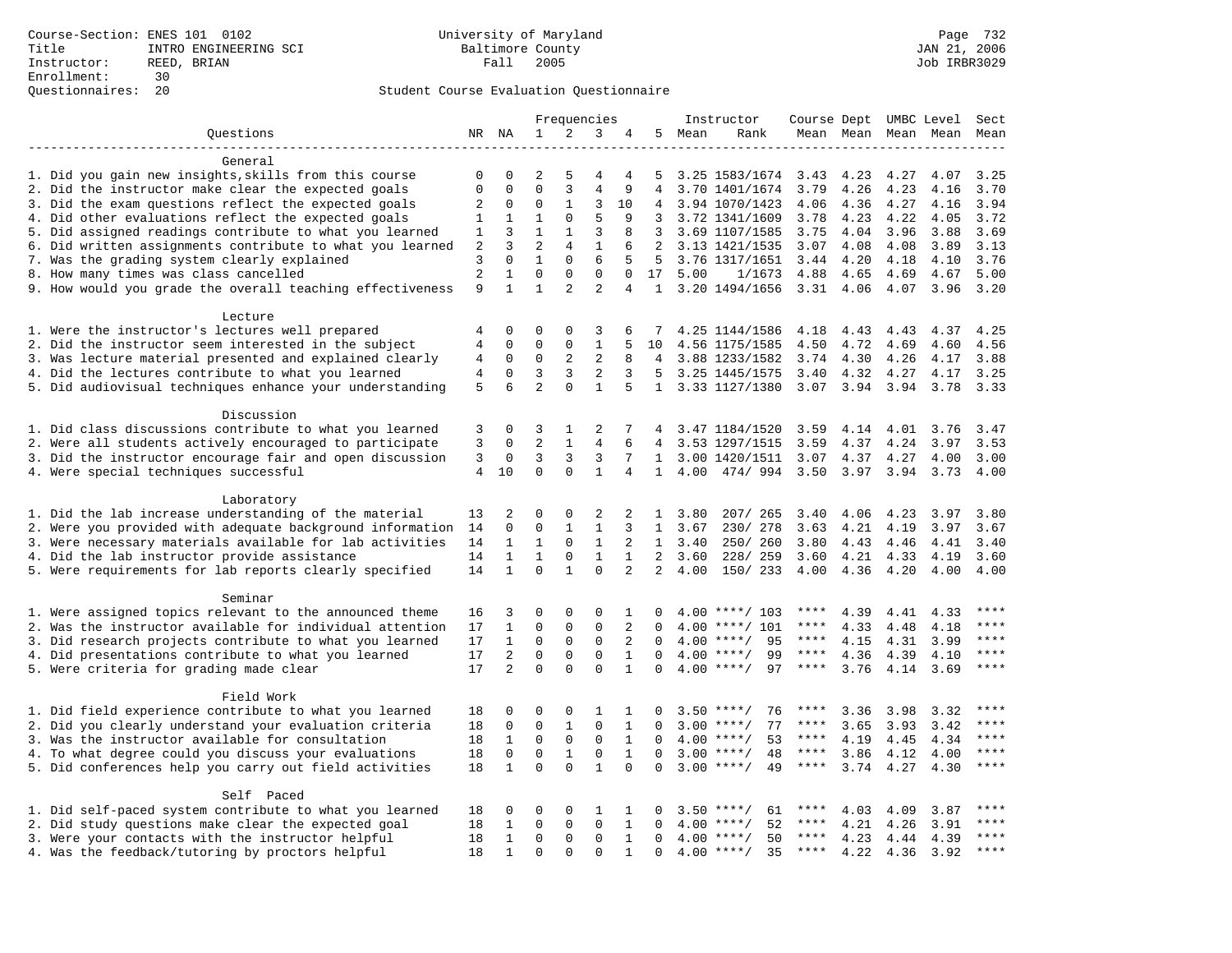| Course-Section: ENES 101 0102  | University of Maryland                  | Page 732     |
|--------------------------------|-----------------------------------------|--------------|
| Title<br>INTRO ENGINEERING SCI | Baltimore County                        | JAN 21, 2006 |
| Instructor:<br>REED, BRIAN     | 2005<br>Fall                            | Job IRBR3029 |
| Enrollment:<br>っい              |                                         |              |
| Ouestionnaires: 20             | Student Course Evaluation Ouestionnaire |              |

| Credits Earned |   |               | Expected Grades<br>Cum. GPA |             | Reasons  |                     | Type | Majors                      |    |                                   |  |
|----------------|---|---------------|-----------------------------|-------------|----------|---------------------|------|-----------------------------|----|-----------------------------------|--|
| $00 - 27$      |   | $0.00 - 0.99$ |                             | Α           | -11      | Required for Majors |      | Graduate                    | 0  | Major                             |  |
| $28 - 55$      | 2 | $1.00 - 1.99$ |                             | В           | ל        |                     |      |                             |    |                                   |  |
| $56 - 83$      | 0 | $2.00 - 2.99$ | 0                           | $\sim$<br>◡ | 2        | General             |      | Under-grad                  | 20 | Non-major                         |  |
| $84 - 150$     | 0 | $3.00 - 3.49$ |                             | D           | 0        |                     |      |                             |    |                                   |  |
| Grad.          | 0 | $3.50 - 4.00$ | 4                           | F           | 0        | Electives           |      |                             |    | #### - Means there are not enough |  |
|                |   |               |                             | Ρ           | 0        |                     |      | responses to be significant |    |                                   |  |
|                |   |               |                             |             | $\Omega$ | Other               | 17   |                             |    |                                   |  |
|                |   |               |                             | っ           | 0        |                     |      |                             |    |                                   |  |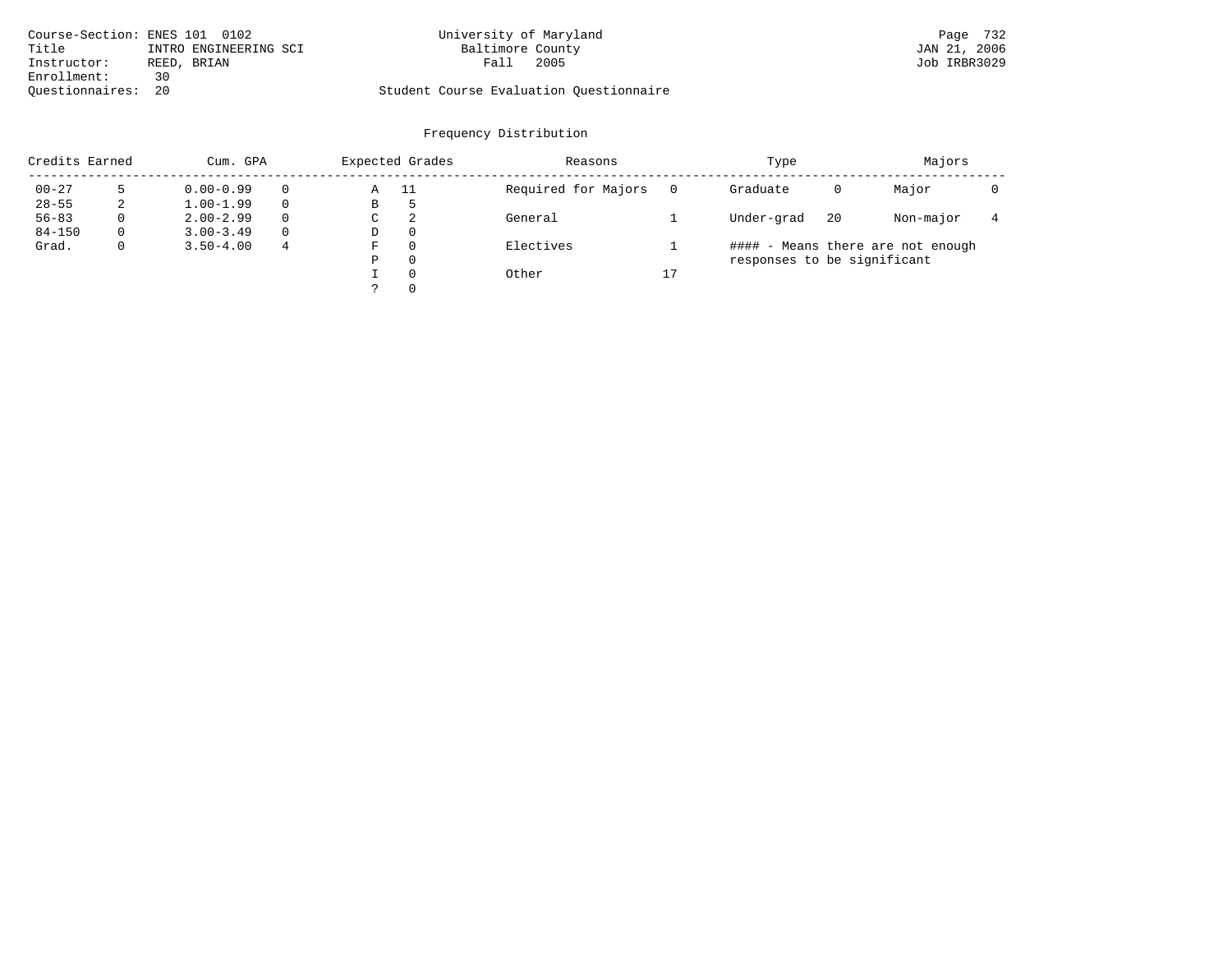|                                                           |                |                |                | Frequencies    |                |              |                |      | Instructor         | Course Dept UMBC Level |                |                   |      | Sect        |
|-----------------------------------------------------------|----------------|----------------|----------------|----------------|----------------|--------------|----------------|------|--------------------|------------------------|----------------|-------------------|------|-------------|
| Questions                                                 |                | NR NA          | $\mathbf{1}$   | 2              | 3              | 4            | 5.             | Mean | Rank               |                        | Mean Mean Mean |                   | Mean | Mean        |
|                                                           |                |                |                |                |                |              |                |      |                    |                        |                |                   |      |             |
| General                                                   |                |                |                |                |                |              |                |      |                    |                        |                |                   |      |             |
| 1. Did you gain new insights, skills from this course     | 0              | $\Omega$       | $\overline{2}$ | 4              | 5              |              | 1              |      | 3.05 1622/1674     | 3.05                   | 4.23           | 4.27              | 4.07 | 3.05        |
| 2. Did the instructor make clear the expected goals       | $\Omega$       | $\Omega$       | $\mathbf{1}$   | $\mathbf{1}$   | 5              | 9            | 3              |      | 3.63 1436/1674     | 3.63                   | 4.26           | 4.23              | 4.16 | 3.63        |
| 3. Did the exam questions reflect the expected goals      | 0              | 0              | $\mathbf{1}$   | 2              | 6              | 6            |                |      | 3.53 1264/1423     | 3.53                   | 4.36           | 4.27              | 4.16 | 3.53        |
| 4. Did other evaluations reflect the expected goals       | 0              | $\mathbf{1}$   | $\mathbf{1}$   | 3              | 6              | 6            |                |      | 3.28 1513/1609     | 3.28                   | 4.23           | 4.22              | 4.05 | 3.28        |
| 5. Did assigned readings contribute to what you learned   | $\mathbf{0}$   | $\mathbf{1}$   | 6              | $\overline{4}$ | 7              | $\Omega$     | 1              |      | 2.22 1568/1585     | 2.22                   | 4.04           | 3.96              | 3.88 | 2.22        |
| 6. Did written assignments contribute to what you learned | $\mathbf 0$    | $\mathbf 1$    | 8              | 6              | $\overline{3}$ | 1            | $\mathbf{0}$   |      | 1.83 1534/1535     | 1.83                   | 4.08           | 4.08              | 3.89 | 1.83        |
| 7. Was the grading system clearly explained               | $\mathbf 0$    | $\Omega$       | $\mathbf{1}$   | $\mathbf{1}$   | 6              | 10           | $\mathbf{1}$   |      | 3.47 1454/1651     | 3.47                   | 4.20           | 4.18              | 4.10 | 3.47        |
| 8. How many times was class cancelled                     | $\mathbf 0$    | $\mathbf 0$    | $\Omega$       | $\mathbf{1}$   | $\Omega$       | $\mathbf{1}$ | 17             |      | 4.79 915/1673      | 4.79                   | 4.65           | 4.69              | 4.67 | 4.79        |
| 9. How would you grade the overall teaching effectiveness | 8              | $\mathbf{1}$   | $\Omega$       | $\mathfrak{D}$ | 5              | 3            | 0              |      | 3.10 1526/1656     | 3.10                   | 4.06           | 4.07              | 3.96 | 3.10        |
|                                                           |                |                |                |                |                |              |                |      |                    |                        |                |                   |      |             |
| Lecture                                                   |                |                |                |                |                |              |                |      |                    |                        |                |                   |      |             |
| 1. Were the instructor's lectures well prepared           |                | 0              | 0              | 1              | 2              |              |                |      | 4.07 1270/1586     | 4.07                   | 4.43           | 4.43              | 4.37 | 4.07        |
| 2. Did the instructor seem interested in the subject      | 4              | 0              | $\mathbf 0$    | $\mathbf 0$    | 2              | 5            | 8              |      | 4.40 1309/1585     | 4.40                   | 4.72           | 4.69              | 4.60 | 4.40        |
| 3. Was lecture material presented and explained clearly   | 4              | $\mathbf 0$    | $\Omega$       | $\mathbf{1}$   | 3              | 9            | 2              |      | 3.80 1272/1582     | 3.80                   | 4.30           | 4.26              | 4.17 | 3.80        |
| 4. Did the lectures contribute to what you learned        | 4              | $\mathbf{1}$   | 0              | 3              | $1\,$          | 5            | 5              |      | 3.86 1240/1575     | 3.86                   | 4.32           | 4.27              | 4.17 | 3.86        |
| 5. Did audiovisual techniques enhance your understanding  | $\overline{4}$ | 3              | $\mathbf{1}$   | 3              | 5              | 2            | $\mathbf{1}$   |      | 2.92 1264/1380     | 2.92 3.94              |                | 3.94              | 3.78 | 2.92        |
|                                                           |                |                |                |                |                |              |                |      |                    |                        |                |                   |      |             |
| Discussion                                                |                |                |                |                |                |              |                |      |                    |                        |                |                   |      |             |
| 1. Did class discussions contribute to what you learned   | 6              | 0              | 3              | 1              | 2              |              | 3              |      | 3.23 1291/1520     | 3.23                   | 4.14           | 4.01              | 3.76 | 3.23        |
| 2. Were all students actively encouraged to participate   | 5              | $\Omega$       | $\overline{a}$ | $\mathbf{1}$   | 5              | 4            | $\overline{2}$ |      | 3.21 1390/1515     | 3.21                   | 4.37           | 4.24              | 3.97 | 3.21        |
| 3. Did the instructor encourage fair and open discussion  | 6              | $\mathbf 0$    | $\overline{2}$ | $\mathbf{1}$   | 5              | 4            | $\mathbf{1}$   |      | 3.08 1409/1511     | 3.08                   | 4.37           | 4.27              | 4.00 | 3.08        |
| 4. Were special techniques successful                     | 6              | 5              | $\mathfrak{D}$ | $\Omega$       | 5              | $\mathbf{1}$ | $\Omega$       |      | 2.63 956/994       |                        | $2.63$ $3.97$  | 3.94              | 3.73 | 2.63        |
|                                                           |                |                |                |                |                |              |                |      |                    |                        |                |                   |      |             |
| Laboratory                                                |                |                |                |                |                |              |                |      |                    |                        |                |                   |      |             |
| 1. Did the lab increase understanding of the material     | 17             |                | 0              | 0              | 0              | $\Omega$     |                |      | $5.00$ ****/ 265   | ****                   | 4.06           | 4.23              | 3.97 | ****        |
| 2. Were you provided with adequate background information | 16             | $\Omega$       | $\Omega$       | $\mathbf 0$    | $\mathbf{0}$   | $\mathbf{1}$ |                |      | $4.67$ ****/ 278   | ****                   | 4.21           | 4.19              | 3.97 | $***$       |
| 3. Were necessary materials available for lab activities  | 16             | $\mathbf{1}$   | $\mathbf 0$    | $\mathbf 0$    | $\mathsf 0$    | $\Omega$     |                |      | $5.00$ ****/ 260   | ****                   | 4.43           | 4.46              | 4.41 | ****        |
| 4. Did the lab instructor provide assistance              | 16             | $\mathbf{1}$   | $\Omega$       | $\Omega$       | $\Omega$       | $\Omega$     | $\mathfrak{D}$ |      | $5.00$ ****/ 259   | ****                   | 4.21           | 4.33              | 4.19 | $***$       |
| 5. Were requirements for lab reports clearly specified    | 16             | $\overline{a}$ | $\Omega$       | $\Omega$       | $\Omega$       | $\mathbf{1}$ | $\Omega$       |      | $4.00$ ****/ 233   | ****                   | 4.36           | 4.20              | 4.00 | ****        |
|                                                           |                |                |                |                |                |              |                |      |                    |                        |                |                   |      |             |
| Seminar                                                   |                |                |                |                |                |              |                |      |                    |                        |                |                   |      |             |
| 2. Was the instructor available for individual attention  |                | $\Omega$       | 0              | $\Omega$       | 0              |              | 0              |      | $4.00$ ****/ 101   | ****                   |                |                   |      | ****        |
|                                                           | 18<br>18       |                |                |                |                | $\Omega$     |                |      | $3.00$ ****/       | ****                   | 4.33           | 4.48              | 4.18 | ****        |
| 3. Did research projects contribute to what you learned   |                | 0              | 0              | $\mathsf 0$    | $\mathbf{1}$   |              | $\Omega$       |      | 95                 |                        | 4.15           | 4.31              | 3.99 | $***$       |
| 4. Did presentations contribute to what you learned       | 18             | $\mathbf 0$    | $\mathbf 0$    | $\mathbf{0}$   | $\mathbf{1}$   | $\Omega$     | $\Omega$       |      | $3.00$ ****/<br>99 | ****                   | 4.36           | 4.39              | 4.10 | $* * * * *$ |
| 5. Were criteria for grading made clear                   | 18             | $\Omega$       | $\Omega$       | $\Omega$       | $\mathbf{1}$   | $\Omega$     | $\Omega$       |      | $3.00$ ****/<br>97 | $***$ * * *            | 3.76           | 4.14              | 3.69 |             |
|                                                           |                |                |                |                |                |              |                |      |                    |                        |                |                   |      |             |
| Field Work                                                |                |                |                |                |                |              |                |      |                    |                        |                |                   |      | ****        |
| 1. Did field experience contribute to what you learned    | 18             | O              | 1              | $\Omega$       | $\Omega$       | 0            | 0              | 1.00 | 76<br>$***$ /      |                        | 3.36           | 3.98              | 3.32 | $***$ * * * |
| 2. Did you clearly understand your evaluation criteria    | 18             | $\Omega$       | $\Omega$       | $\Omega$       | $\mathbf{1}$   | U            | $\Omega$       |      | 77<br>$3.00$ ****/ | ****                   | 3.65           | $3.93 \quad 3.42$ |      |             |

| Credits Earned |   | Cum. GPA      |          |   | Expected Grades | Reasons             |    | Type                        |    |                                   |    |  |
|----------------|---|---------------|----------|---|-----------------|---------------------|----|-----------------------------|----|-----------------------------------|----|--|
| $00 - 27$      |   | $0.00 - 0.99$ |          | Α | - 11            | Required for Majors |    | Graduate                    | 0  | Major                             |    |  |
| $28 - 55$      | ל | $1.00 - 1.99$ | $\Omega$ | В | 2               |                     |    |                             |    |                                   |    |  |
| $56 - 83$      | 2 | $2.00 - 2.99$ | $\Omega$ | C | -2              | General             |    | Under-grad                  | 19 | Non-major                         | 13 |  |
| $84 - 150$     |   | $3.00 - 3.49$ |          | D | $\Omega$        |                     |    |                             |    |                                   |    |  |
| Grad.          | 0 | $3.50 - 4.00$ | $\Omega$ | F | $\Omega$        | Electives           |    |                             |    | #### - Means there are not enough |    |  |
|                |   |               |          | P | $\Omega$        |                     |    | responses to be significant |    |                                   |    |  |
|                |   |               |          |   | $\Omega$        | Other               | 14 |                             |    |                                   |    |  |
|                |   |               |          |   |                 |                     |    |                             |    |                                   |    |  |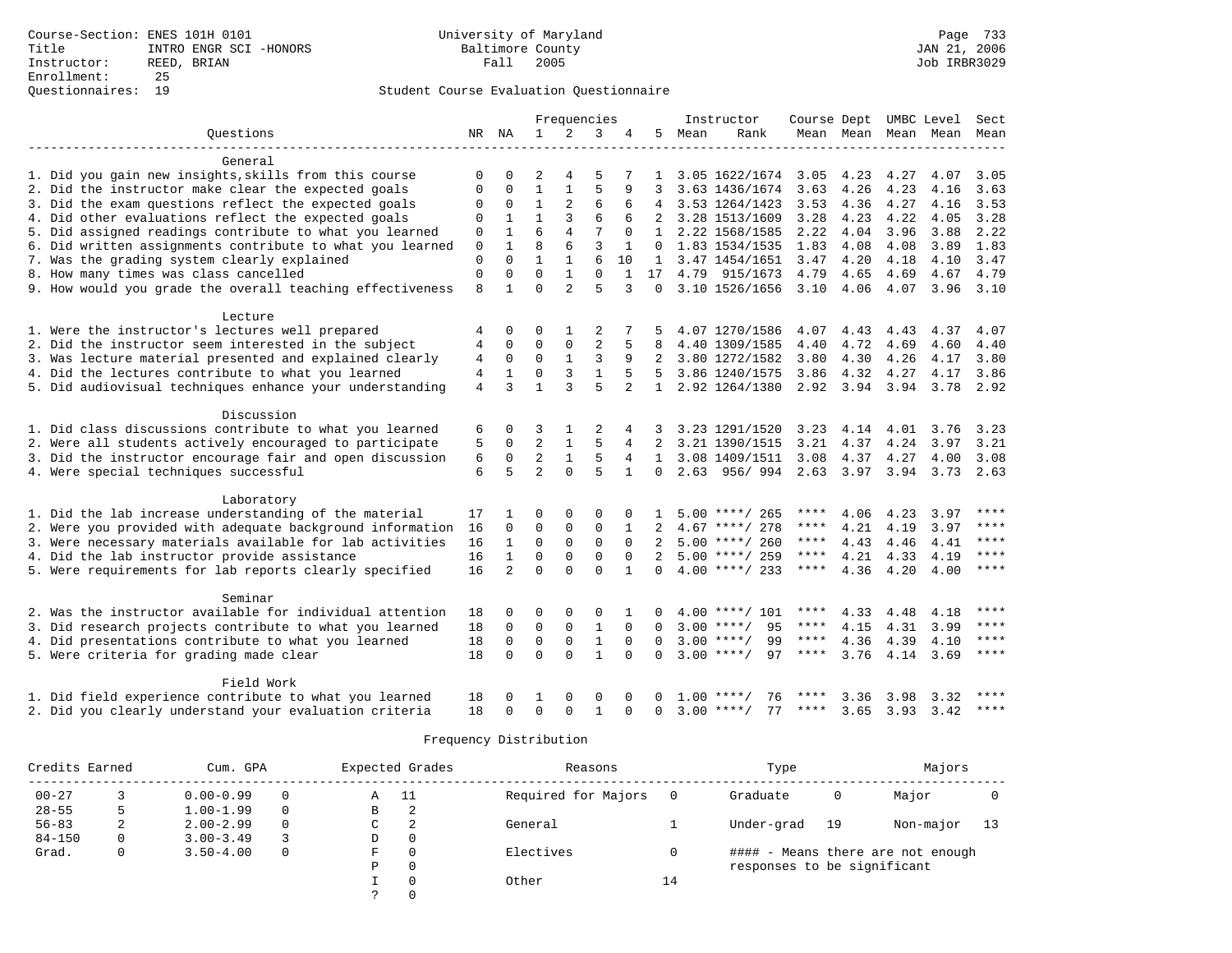|                                                           |                |                         |                                |                            | Frequencies      |                   |                |      | Instructor         | Course Dept UMBC Level |           |                     |      | Sect         |
|-----------------------------------------------------------|----------------|-------------------------|--------------------------------|----------------------------|------------------|-------------------|----------------|------|--------------------|------------------------|-----------|---------------------|------|--------------|
| Questions                                                 |                | NR NA                   | $\mathbf 1$                    | 2                          | 3                | 4                 | 5              | Mean | Rank               |                        |           | Mean Mean Mean Mean |      | Mean         |
|                                                           |                |                         |                                |                            |                  |                   |                |      |                    |                        |           |                     |      |              |
| General                                                   |                |                         |                                |                            |                  |                   |                |      |                    |                        |           |                     |      |              |
| 1. Did you gain new insights, skills from this course     | 6              | 0                       | $\mathbf 0$                    | $\Omega$                   | 2                | 13                | 6              |      | 4.19 1026/1674     | 3.78                   | 4.23      | 4.27                | 4.07 | 4.19         |
| 2. Did the instructor make clear the expected goals       | 6              | $\mathbf 0$             | $\mathbf{1}$                   | $\mathbf 0$                | 3                | 9                 | 8              |      | 4.10 1083/1674     | 4.05                   | 4.26      | 4.23                | 4.16 | 4.10         |
| 3. Did the exam questions reflect the expected goals      | 6              | 0                       | $\Omega$                       | 1                          | 3                | 11                | 6              | 4.05 | 992/1423           | 4.04                   | 4.36      | 4.27                | 4.16 | 4.05         |
| 4. Did other evaluations reflect the expected goals       | 6              | 1                       | $\Omega$                       | $\mathbf{1}$               | 5                | 10                | $\overline{4}$ |      | 3.85 1254/1609     | 3.80                   | 4.23      | 4.22                | 4.05 | 3.85         |
| 5. Did assigned readings contribute to what you learned   | 7              | 2                       | $\mathbf{1}$                   | 3                          | $\overline{4}$   | 8                 | 2              |      | 3.39 1306/1585     | 3.40                   | 4.04      | 3.96                | 3.88 | 3.39         |
| 6. Did written assignments contribute to what you learned | 7              | $\mathbf{1}$            | $\mathbf 0$                    | $\mathbf{2}$               | 3                | 9                 | 5              |      | 3.89 1030/1535     | 3.45                   | 4.08      | 4.08                | 3.89 | 3.89         |
| 7. Was the grading system clearly explained               | 7<br>7         | $\Omega$<br>$\mathbf 0$ | $\overline{2}$<br>$\mathbf{0}$ | $\mathbf 0$<br>$\mathbf 0$ | 5<br>$\mathbf 0$ | 7                 | 6              |      | 3.75 1324/1651     | 3.70                   | 4.20      | 4.18                | 4.10 | 3.75         |
| 8. How many times was class cancelled                     |                | $\Omega$                | $\Omega$                       | $\mathbf{1}$               | $\mathbf{1}$     | $\mathbf 0$<br>12 | 20<br>$\Omega$ | 5.00 | 1/1673             | 5.00                   | 4.65      | 4.69                | 4.67 | 5.00<br>3.79 |
| 9. How would you grade the overall teaching effectiveness | 13             |                         |                                |                            |                  |                   |                |      | 3.79 1215/1656     | 3.75                   | 4.06      | 4.07                | 3.96 |              |
| Lecture                                                   |                |                         |                                |                            |                  |                   |                |      |                    |                        |           |                     |      |              |
| 1. Were the instructor's lectures well prepared           | 6              | $\Omega$                | 2                              | $\Omega$                   | $\Omega$         | 9                 | 10             |      | 4.19 1191/1586     | 4.18                   | 4.43      | 4.43                | 4.37 | 4.19         |
| 2. Did the instructor seem interested in the subject      | 6              | $\mathbf 0$             | $\mathbf 1$                    | 1                          | $\mathsf 0$      | 4                 | 15             |      | 4.48 1250/1585     | 4.48                   | 4.72      | 4.69                | 4.60 | 4.48         |
| 3. Was lecture material presented and explained clearly   | 6              | 0                       | $\mathbf{1}$                   | 0                          | 1                | 12                | 7              |      | 4.14 1043/1582     | 3.99                   | 4.30      | 4.26                | 4.17 | 4.14         |
| 4. Did the lectures contribute to what you learned        | 8              | $\mathbf 0$             | $\mathbf{0}$                   | $\Omega$                   | $\mathbf{1}$     | 9                 | 9              | 4.42 | 793/1575           | 4.27                   | 4.32      | 4.27                | 4.17 | 4.42         |
| 5. Did audiovisual techniques enhance your understanding  | $\overline{7}$ | 6                       | $\Omega$                       | 2                          | 6                | 4                 | 2              |      | 3.43 1082/1380     | 3.37                   | 3.94      | 3.94                | 3.78 | 3.43         |
|                                                           |                |                         |                                |                            |                  |                   |                |      |                    |                        |           |                     |      |              |
| Discussion                                                |                |                         |                                |                            |                  |                   |                |      |                    |                        |           |                     |      |              |
| 1. Did class discussions contribute to what you learned   | 9              | 0                       | 7                              | 1                          | 4                | 4                 | 2              |      | 2.61 1463/1520     | 2.83                   | 4.14      | 4.01                | 3.76 | 2.61         |
| 2. Were all students actively encouraged to participate   | 8              | $\Omega$                | 3                              | $\overline{a}$             | 5                | 5                 | 4              |      | 3.26 1379/1515     | 3.04                   | 4.37      | 4.24                | 3.97 | 3.26         |
| 3. Did the instructor encourage fair and open discussion  | 9              | $\mathbf 0$             | 5                              | 3                          | $\overline{4}$   | 3                 | 3              |      | 2.78 1464/1511     | 2.89                   | 4.37      | 4.27                | 4.00 | 2.78         |
| 4. Were special techniques successful                     | 9              | 13                      | $\mathbf{1}$                   | $\mathbf 0$                | 3                | $\mathbf{1}$      | 0              |      | $2.80$ ****/ 994   | 3.10                   | 3.97 3.94 |                     | 3.73 | $***$        |
|                                                           |                |                         |                                |                            |                  |                   |                |      |                    |                        |           |                     |      |              |
| Laboratory                                                |                |                         |                                |                            |                  |                   |                |      |                    |                        |           |                     |      |              |
| 1. Did the lab increase understanding of the material     | 23             | 3                       | $\mathbf 0$                    | $\mathbf 0$                | 1                | $\mathbf 0$       | $\Omega$       |      | $3.00$ ****/ 265   | ****                   | 4.06      | 4.23                | 3.97 |              |
| 2. Were you provided with adequate background information | 23             | 0                       | $\mathbf 0$                    | 1                          | 1                | 2                 | $\Omega$       | 3.25 | ****/ 278          | 2.75                   | 4.21      | 4.19                | 3.97 | ****         |
| 3. Were necessary materials available for lab activities  | 23             | 2                       | $\mathbf 0$                    | $\Omega$                   | $\mathbf{1}$     | $\Omega$          | $\mathbf{1}$   |      | $4.00$ ****/ 260   | $***$ * *              | 4.43      | 4.46                | 4.41 | ****         |
| 4. Did the lab instructor provide assistance              | 24             | $\overline{\mathbf{c}}$ | $\Omega$                       | $\Omega$                   | $\Omega$         | $\mathbf{1}$      | $\Omega$       |      | $4.00$ ****/ 259   | $***$ * *              | 4.21      | 4.33                | 4.19 | $***$        |
| 5. Were requirements for lab reports clearly specified    | 24             | $\overline{2}$          | $\mathbf 0$                    | $\mathbf 0$                | $\mathbf 0$      | $\mathbf{1}$      | $\Omega$       |      | $4.00$ ****/ 233   | $***$ * * *            | 4.36      | 4.20                | 4.00 | $***$        |
| Seminar                                                   |                |                         |                                |                            |                  |                   |                |      |                    |                        |           |                     |      |              |
| 1. Were assigned topics relevant to the announced theme   | 23             | 2                       | $\mathbf 0$                    | $\Omega$                   | $\Omega$         | 2                 | $\Omega$       |      | $4.00$ ****/ 103   | ****                   | 4.39      | 4.41                | 4.33 | $***$        |
| 2. Was the instructor available for individual attention  | 23             | $\mathbf 0$             | $\mathbf 0$                    | $\mathbf 0$                | $\mathbf{0}$     | 3                 | 1              |      | $4.25$ ****/ 101   | ****                   | 4.33      | 4.48                | 4.18 | ****         |
| 3. Did research projects contribute to what you learned   | 23             | $\mathbf 0$             | $\mathbf{0}$                   | $\mathbf 0$                | 3                | $\mathbf{1}$      | $\Omega$       |      | 95<br>$3.25$ ****/ | ****                   | 4.15      | 4.31                | 3.99 | ****         |
| 4. Did presentations contribute to what you learned       | 23             | $\mathbf 0$             | $\mathbf 0$                    | $\mathbf{1}$               | 2                | $\Omega$          | $\mathbf{1}$   | 3.25 | $***/$<br>99       | $***$ * * *            | 4.36      | 4.39                | 4.10 | $***$        |
| 5. Were criteria for grading made clear                   | 23             | $\Omega$                | $\Omega$                       | $\Omega$                   | $\Omega$         | 2                 | 2              |      | $4.50$ ****/<br>97 | ****                   | 3.76      | 4.14                | 3.69 | ****         |
|                                                           |                |                         |                                |                            |                  |                   |                |      |                    |                        |           |                     |      |              |
| Field Work                                                |                |                         |                                |                            |                  |                   |                |      |                    |                        |           |                     |      |              |
| 1. Did field experience contribute to what you learned    | 23             | 0                       | 0                              | $\mathbf 0$                | 2                | 1                 | 1              |      | 76<br>$3.75$ ****/ | ****                   | 3.36      | 3.98                | 3.32 | ****         |
| 2. Did you clearly understand your evaluation criteria    | 23             | $\mathbf 0$             | $\mathbf{1}$                   | $\Omega$                   | $\Omega$         | 2                 | $\mathbf{1}$   | 3.50 | $***$ /<br>77      | ****                   | 3.65      | 3.93                | 3.42 | $***$ * * *  |
| 3. Was the instructor available for consultation          | 24             | 2                       | $\mathbf 0$                    | $\mathbf 0$                | $\mathbf 0$      | $\mathbf{1}$      | $\Omega$       |      | $4.00$ ****/<br>53 | ****                   | 4.19      | 4.45                | 4.34 | ****         |
| 4. To what degree could you discuss your evaluations      | 23             | 2                       | $\mathbf 0$                    | $\mathbf 0$                | $\mathbf 0$      | 2                 | $\Omega$       | 4.00 | $***/$<br>48       | $***$ * * *            | 3.86      | 4.12                | 4.00 | ****         |
| 5. Did conferences help you carry out field activities    | 23             | $\mathbf{1}$            | $\Omega$                       | $\Omega$                   | $\mathbf{1}$     | $\overline{2}$    | $\Omega$       |      | $3.67$ ****/<br>49 | $***$ * * *            | 3.74      | 4.27                | 4.30 | ****         |
|                                                           |                |                         |                                |                            |                  |                   |                |      |                    |                        |           |                     |      |              |
| Self Paced                                                |                |                         |                                |                            |                  |                   |                |      |                    |                        |           |                     |      |              |
| 1. Did self-paced system contribute to what you learned   | 23             | 0                       | $\mathbf 0$                    | 1                          | 1                | 2                 | 0              |      | $3.25$ ****/<br>61 |                        | 4.03      | 4.09                | 3.87 | ****         |
| 2. Did study questions make clear the expected goal       | 23             | 2                       | $\mathbf 0$                    | $\mathbf 0$                | $\mathbf{1}$     | $\mathbf{1}$      | $\mathbf 0$    | 3.50 | 52<br>$***/$       | ****                   | 4.21      | 4.26                | 3.91 | ****         |
| 3. Were your contacts with the instructor helpful         | 23             | 2                       | $\mathbf 0$                    | $\Omega$                   | 1                | $\mathbf 1$       | $\Omega$       | 3.50 | $***/$<br>50       | $***$ * *              | 4.23      | 4.44                | 4.39 | $***$        |
| 4. Was the feedback/tutoring by proctors helpful          | 23             | $\overline{2}$          | $\mathbf 0$                    | $\mathbf 0$                | $\mathbf{1}$     | $\mathbf{1}$      | $\Omega$       |      | 35<br>$3.50$ ****/ | ****                   | 4.22      | 4.36                | 3.92 | $***$        |
| 5. Were there enough proctors for all the students        | 23             | $\overline{2}$          | $\Omega$                       | $\Omega$                   | $\mathbf{1}$     | 1                 | $\Omega$       |      | $3.50$ ****/<br>31 | $***$ * * *            | 4.25      | 4.34                | 3.88 | $***$        |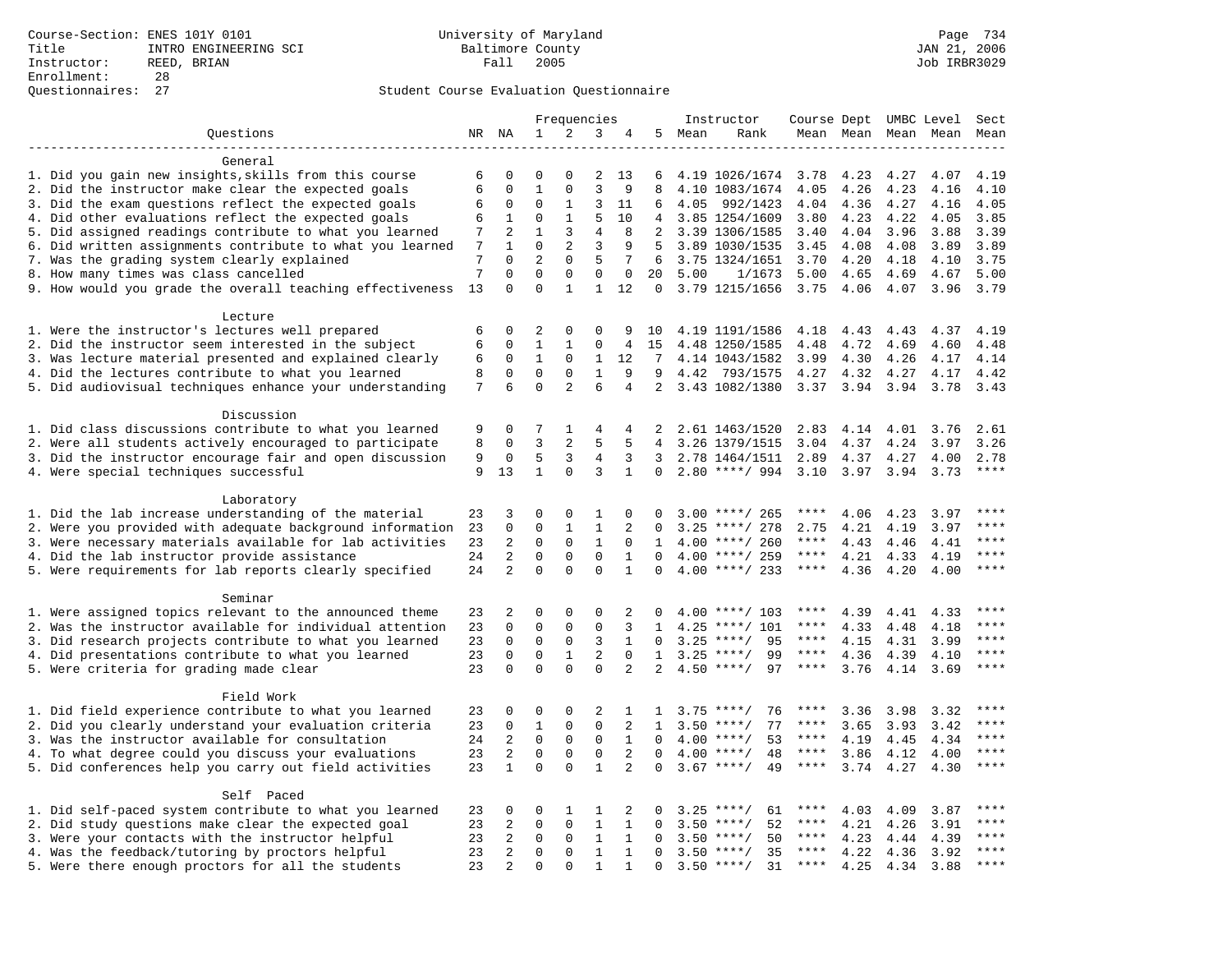| Course-Section: ENES 101Y 0101 |                       | University of Maryland                  |      | Page 734     |
|--------------------------------|-----------------------|-----------------------------------------|------|--------------|
| Title                          | INTRO ENGINEERING SCI | Baltimore County                        |      | JAN 21, 2006 |
| Instructor:                    | REED, BRIAN           | Fall                                    | 2005 | Job IRBR3029 |
| Enrollment:                    | 28                    |                                         |      |              |
| Ouestionnaires: 27             |                       | Student Course Evaluation Questionnaire |      |              |

| Credits Earned |          | Cum. GPA      |              | Expected Grades |   | Reasons             |    | Type                        |    | Majors                            |    |  |
|----------------|----------|---------------|--------------|-----------------|---|---------------------|----|-----------------------------|----|-----------------------------------|----|--|
| $00 - 27$      | 4        | $0.00 - 0.99$ |              | Α               | 4 | Required for Majors |    | Graduate                    | 0  | Major                             |    |  |
| $28 - 55$      |          | $1.00 - 1.99$ | $\Omega$     | В               | ל |                     |    |                             |    |                                   |    |  |
| $56 - 83$      |          | $2.00 - 2.99$ |              | С               | 2 | General             |    | Under-grad                  | 27 | Non-major                         | 10 |  |
| $84 - 150$     | $\Omega$ | $3.00 - 3.49$ |              | D               | 0 |                     |    |                             |    |                                   |    |  |
| Grad.          | 0        | $3.50 - 4.00$ | $\mathbf{0}$ | F               | 0 | Electives           |    |                             |    | #### - Means there are not enough |    |  |
|                |          |               |              | Ρ               | 0 |                     |    | responses to be significant |    |                                   |    |  |
|                |          |               |              |                 | 0 | Other               | 12 |                             |    |                                   |    |  |
|                |          |               |              |                 | 0 |                     |    |                             |    |                                   |    |  |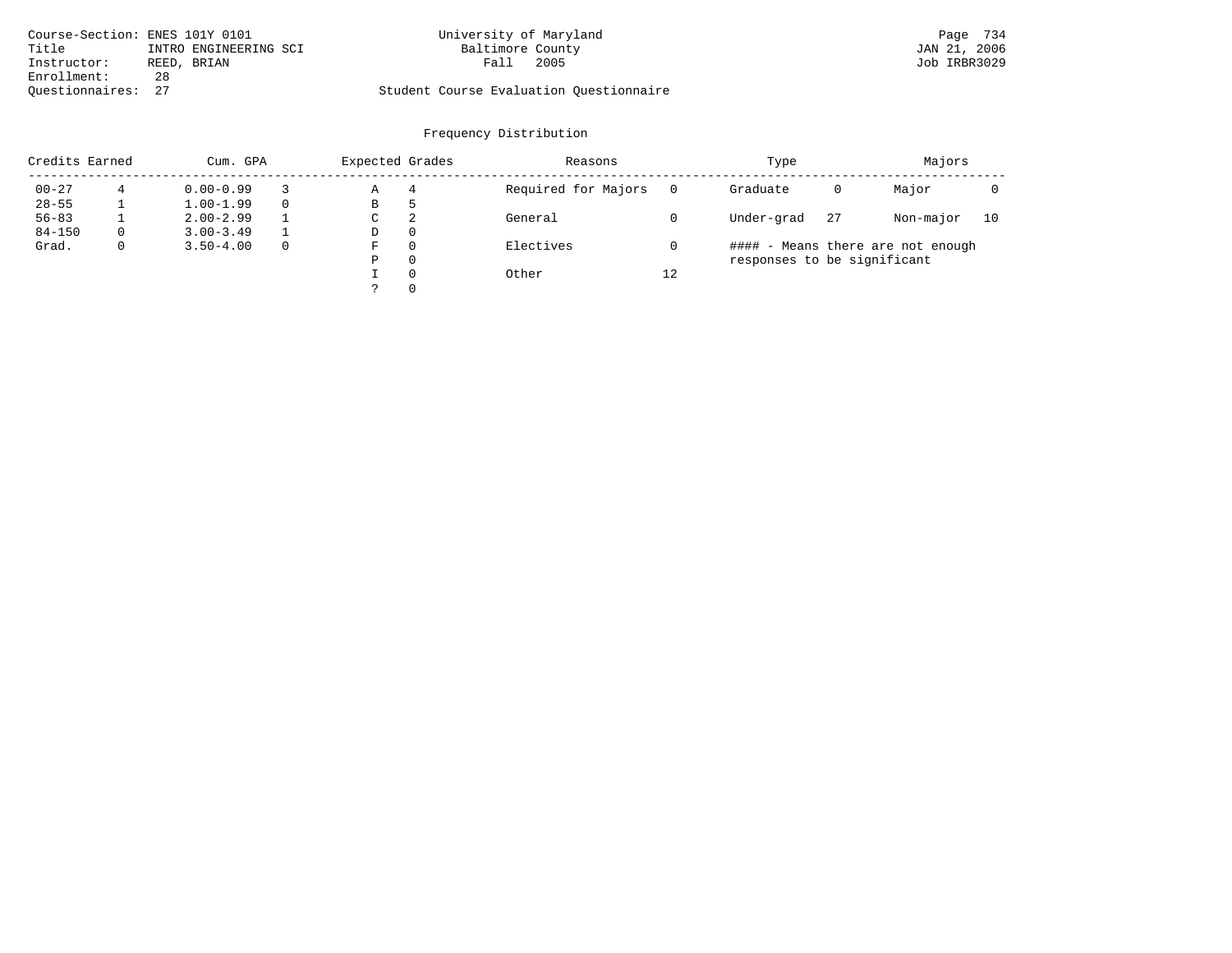|                                                           |    |                         |                               |                             | Frequencies      |                |              |         | Instructor         | Course Dept UMBC Level |      |                     |      | Sect         |
|-----------------------------------------------------------|----|-------------------------|-------------------------------|-----------------------------|------------------|----------------|--------------|---------|--------------------|------------------------|------|---------------------|------|--------------|
| Questions                                                 |    | NR NA                   | 1                             | 2                           | 3                | 4              |              | 5 Mean  | Rank               |                        |      | Mean Mean Mean Mean |      | Mean         |
|                                                           |    |                         |                               |                             |                  |                |              |         |                    |                        |      |                     |      |              |
| General                                                   |    |                         |                               |                             |                  |                |              |         |                    |                        |      |                     |      |              |
| 1. Did you gain new insights, skills from this course     | 5  | 0                       | 1                             | 8                           | 5                | 3              | 8            |         | 3.36 1555/1674     | 3.78                   | 4.23 | 4.27                | 4.07 | 3.36         |
| 2. Did the instructor make clear the expected goals       | 5  | $\mathbf 0$             | $\mathbf 0$                   | $\mathbf{1}$                | 5                | 12             | 7            |         | 4.00 1146/1674     | 4.05                   | 4.26 | 4.23                | 4.16 | 4.00         |
| 3. Did the exam questions reflect the expected goals      | 5  | $\mathbf 0$             | $\Omega$                      | $\mathbf{1}$                | 3                | 15             | 6            |         | 4.04 992/1423      | 4.04                   | 4.36 | 4.27                | 4.16 | 4.04         |
| 4. Did other evaluations reflect the expected goals       | 5  | 1                       | $\Omega$                      | 3                           | 6                | 9              | 6            |         | 3.75 1320/1609     | 3.80                   | 4.23 | 4.22                | 4.05 | 3.75         |
| 5. Did assigned readings contribute to what you learned   | 6  | 2                       | 5                             | $\mathsf 0$                 | 3                | 9              | .5           |         | 3.41 1297/1585     | 3.40                   | 4.04 | 3.96                | 3.88 | 3.41         |
| 6. Did written assignments contribute to what you learned | 6  | 2                       | $\overline{4}$                | 3                           | 7                | 5              | 3            |         | 3.00 1435/1535     | 3.45                   | 4.08 | 4.08                | 3.89 | 3.00         |
| 7. Was the grading system clearly explained               | 7  | $\Omega$<br>$\mathbf 0$ | $\overline{2}$<br>$\mathbf 0$ | $\mathbf{1}$<br>$\mathbf 0$ | 7<br>$\mathbf 0$ | 6              | 7            |         | 3.65 1381/1651     | 3.70                   | 4.20 | 4.18                | 4.10 | 3.65         |
| 8. How many times was class cancelled                     | 6  | $\Omega$                | $\Omega$                      | $\mathbf{1}$                | 6                | 0<br>7         | 24<br>3      | 5.00    | 1/1673             | 5.00                   | 4.65 | 4.69                | 4.67 | 5.00<br>3.71 |
| 9. How would you grade the overall teaching effectiveness | 13 |                         |                               |                             |                  |                |              |         | 3.71 1275/1656     | 3.75                   | 4.06 | 4.07                | 3.96 |              |
| Lecture                                                   |    |                         |                               |                             |                  |                |              |         |                    |                        |      |                     |      |              |
| 1. Were the instructor's lectures well prepared           | 5  | $\Omega$                | $\Omega$                      | 1                           | 5                | 8              | 11           |         | 4.16 1211/1586     | 4.18                   | 4.43 | 4.43                | 4.37 | 4.16         |
| 2. Did the instructor seem interested in the subject      | 5  | $\mathbf 0$             | $\Omega$                      | $\mathbf{1}$                | $\mathbf 1$      | 8              | 15           |         | 4.48 1241/1585     | 4.48                   | 4.72 | 4.69                | 4.60 | 4.48         |
| 3. Was lecture material presented and explained clearly   | 5  | 0                       | 0                             | 3                           | $\overline{4}$   | 12             | 6            |         | 3.84 1250/1582     | 3.99                   | 4.30 | 4.26                | 4.17 | 3.84         |
| 4. Did the lectures contribute to what you learned        | 5  | $\mathbf 0$             | $\mathbf 0$                   | $\mathbf 0$                 | 6                | 10             | 9            |         | 4.12 1080/1575     | 4.27                   | 4.32 | 4.27                | 4.17 | 4.12         |
| 5. Did audiovisual techniques enhance your understanding  | 5  | 9                       | $\overline{a}$                | $\mathbf{1}$                | 5                | 6              | 2            |         | 3.31 1137/1380     | 3.37                   | 3.94 | 3.94                | 3.78 | 3.31         |
|                                                           |    |                         |                               |                             |                  |                |              |         |                    |                        |      |                     |      |              |
| Discussion                                                |    |                         |                               |                             |                  |                |              |         |                    |                        |      |                     |      |              |
| 1. Did class discussions contribute to what you learned   | 6  | $\mathbf 0$             | 3                             | 5                           | 6                | 8              | 2            |         | 3.04 1345/1520     | 2.83                   | 4.14 | 4.01                | 3.76 | 3.04         |
| 2. Were all students actively encouraged to participate   | 7  | $\Omega$                | 4                             | 5                           | 9                | $\mathbf{1}$   | 4            |         | 2.83 1453/1515     | 3.04                   | 4.37 | 4.24                | 3.97 | 2.83         |
| 3. Did the instructor encourage fair and open discussion  | 8  | $\mathbf 0$             | $\overline{4}$                | 2                           | 10               | 2              | 4            |         | 3.00 1420/1511     | 2.89                   | 4.37 | 4.27                | 4.00 | 3.00         |
| 4. Were special techniques successful                     | 6  | 14                      | 2                             | 2                           | 2                | $\mathbf{1}$   |              | 3, 3.10 | 874/994 3.10       |                        | 3.97 | 3.94                | 3.73 | 3.10         |
|                                                           |    |                         |                               |                             |                  |                |              |         |                    |                        |      |                     |      |              |
| Laboratory                                                |    |                         |                               |                             |                  |                |              |         |                    |                        |      |                     |      |              |
| 1. Did the lab increase understanding of the material     | 20 | 3                       | 2                             | 3                           | 2                | 0              | $\Omega$     |         | $2.00$ ****/ 265   | ****                   | 4.06 | 4.23                | 3.97 | ****         |
| 2. Were you provided with adequate background information | 22 | $\mathbf 0$             | $\mathbf{1}$                  | 2                           | $\overline{4}$   | 0              | 1            | 2.75    | 268/ 278           | 2.75                   | 4.21 | 4.19                | 3.97 | 2.75         |
| 3. Were necessary materials available for lab activities  | 22 | $\mathbf{1}$            | $\mathbf{1}$                  | 1                           | 3                | $\Omega$       | 2            |         | $3.14$ ****/ 260   | $***$ * *              | 4.43 | 4.46                | 4.41 | $***$        |
| 4. Did the lab instructor provide assistance              | 22 | $\mathbf{1}$            | $\mathbf{1}$                  | $\Omega$                    | 5                | $\mathbf{1}$   | $\Omega$     |         | $2.86$ ****/ 259   | $***$ * *              | 4.21 | 4.33                | 4.19 | $***$        |
| 5. Were requirements for lab reports clearly specified    | 22 | $\mathbf{1}$            | $\mathbf{1}$                  | $\mathbf{1}$                | $\overline{4}$   | $\mathbf{1}$   | $\mathbf 0$  |         | $2.71$ ****/ 233   | $***$ * * *            | 4.36 | 4.20                | 4.00 | $***$        |
| Seminar                                                   |    |                         |                               |                             |                  |                |              |         |                    |                        |      |                     |      |              |
| 1. Were assigned topics relevant to the announced theme   | 21 | 4                       | 1                             | 1                           | 2                | $\Omega$       | -1.          |         | $2.80$ ****/ 103   | ****                   | 4.39 | 4.41                | 4.33 | $***$        |
| 2. Was the instructor available for individual attention  | 24 | $\mathbf 0$             | $\mathbf 0$                   | $\mathbf{1}$                | 3                | $\mathbf{1}$   | 1            |         | $3.33$ ****/ 101   | ****                   | 4.33 | 4.48                | 4.18 | ****         |
| 3. Did research projects contribute to what you learned   | 24 | $\mathbf 0$             | $\mathbf 0$                   | 2                           | $\mathbf{1}$     | 2              | $\mathbf{1}$ |         | $3.33$ ****/<br>95 | $***$ * *              | 4.15 | 4.31                | 3.99 | ****         |
| 4. Did presentations contribute to what you learned       | 24 | $\Omega$                | $\mathbf 0$                   | $\mathbf{1}$                | 3                | 2              | $\Omega$     | 3.17    | $***/$<br>99       | $***$ * * *            | 4.36 | 4.39                | 4.10 | $***$        |
| 5. Were criteria for grading made clear                   | 24 | $\Omega$                | $\mathbf{1}$                  | $\mathbf{1}$                | $\mathbf{3}$     | $\mathbf{1}$   | $\Omega$     |         | $2.67$ ****/<br>97 | $***$ * *              | 3.76 | 4.14                | 3.69 | ****         |
|                                                           |    |                         |                               |                             |                  |                |              |         |                    |                        |      |                     |      |              |
| Field Work                                                |    |                         |                               |                             |                  |                |              |         |                    |                        |      |                     |      |              |
| 1. Did field experience contribute to what you learned    | 23 | $\mathbf 0$             | 2                             | 2                           | 2                | 1              | 0            |         | 76<br>$2.29$ ****/ | ****                   | 3.36 | 3.98                | 3.32 | ****         |
| 2. Did you clearly understand your evaluation criteria    | 24 | $\mathbf 0$             | $\mathbf 0$                   | $\mathbf{1}$                | 4                | $\mathbf{1}$   | $\Omega$     | 3.00    | $***$ /<br>77      | ****                   | 3.65 | 3.93                | 3.42 | $***$        |
| 3. Was the instructor available for consultation          | 24 | 3                       | $\mathbf 0$                   | $\mathbf 0$                 | $\mathbf{1}$     | 2              | $\Omega$     |         | $3.67$ ****/<br>53 | ****                   | 4.19 | 4.45                | 4.34 | ****         |
| 4. To what degree could you discuss your evaluations      | 25 | $\mathbf 0$             | $\mathbf{1}$                  | 2                           | $\mathbf{1}$     | $\mathbf{0}$   | $\mathbf{1}$ | 2.60    | 48<br>$***$ /      | $***$ * * *            | 3.86 | 4.12                | 4.00 | ****         |
| 5. Did conferences help you carry out field activities    | 25 | $\mathbf{1}$            | $\Omega$                      | $\Omega$                    | $\overline{2}$   | $\overline{2}$ | $\Omega$     |         | $3.50$ ****/<br>49 | $***$ * * *            | 3.74 | 4.27                | 4.30 | ****         |
|                                                           |    |                         |                               |                             |                  |                |              |         |                    |                        |      |                     |      |              |
| Self Paced                                                |    |                         |                               |                             |                  |                |              |         |                    |                        |      |                     |      |              |
| 1. Did self-paced system contribute to what you learned   | 25 | 0                       | 0                             | 0                           | $\overline{2}$   | 3              | 0            |         | $3.60$ ****/<br>61 |                        | 4.03 | 4.09                | 3.87 | $***$ * * *  |
| 2. Did study questions make clear the expected goal       | 25 | $\mathbf 0$             | $\mathbf 0$                   | $\mathbf{1}$                | 2                | 2              | 0            | 3.20    | $***/$<br>52       | ****                   | 4.21 | 4.26                | 3.91 | ****         |
| 3. Were your contacts with the instructor helpful         | 25 | $\Omega$                | $\mathbf 0$                   | 2                           | 1                | 2              | $\Omega$     | 3.00    | $***$ /<br>50      | $***$ * *              | 4.23 | 4.44                | 4.39 | $***$ * * *  |
| 4. Was the feedback/tutoring by proctors helpful          | 25 | 2                       | $\mathbf 0$                   | 2                           | $\mathbf{1}$     | $\Omega$       | $\Omega$     |         | 35<br>$2.33$ ****/ | ****                   | 4.22 | 4.36                | 3.92 | $***$        |
| 5. Were there enough proctors for all the students        | 25 | $\overline{2}$          | $\Omega$                      | $\mathbf{1}$                | $\overline{2}$   | $\Omega$       | $\Omega$     |         | $2.67$ ****/<br>31 | $***$ * *              | 4.25 | 4.34                | 3.88 | $***$        |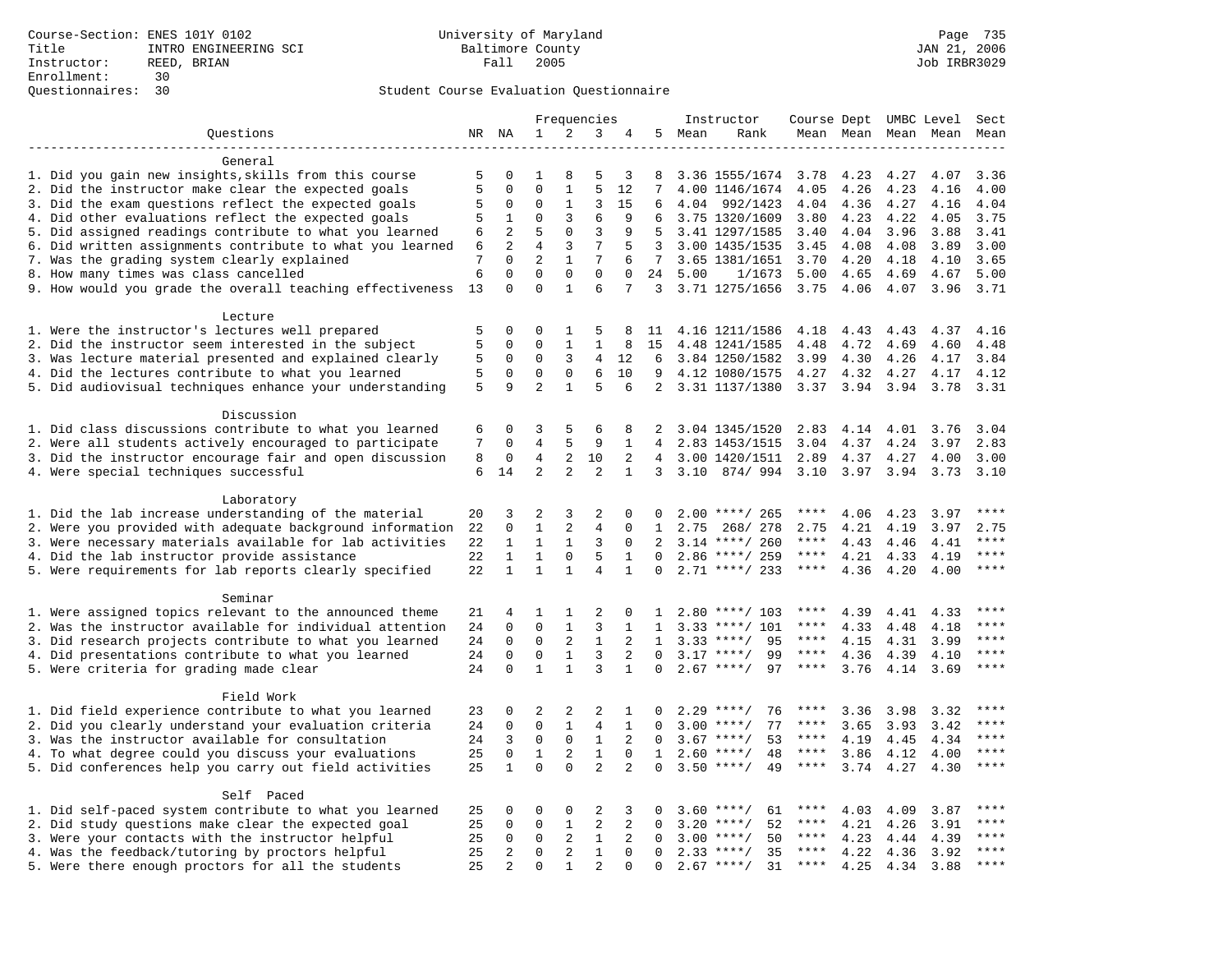|                    | Course-Section: ENES 101Y 0102 | University of Maryland                  | Page 735     |
|--------------------|--------------------------------|-----------------------------------------|--------------|
| Title              | INTRO ENGINEERING SCI          | Baltimore County                        | JAN 21, 2006 |
| Instructor:        | REED, BRIAN                    | 2005<br>Fall                            | Job IRBR3029 |
| Enrollment:        | 30                             |                                         |              |
| Ouestionnaires: 30 |                                | Student Course Evaluation Questionnaire |              |

|                        | Credits Earned<br>Cum. GPA |                                |                      |        | Expected Grades      | Reasons             |    | Type                        |    | Majors                            |  |
|------------------------|----------------------------|--------------------------------|----------------------|--------|----------------------|---------------------|----|-----------------------------|----|-----------------------------------|--|
| $00 - 27$<br>$28 - 55$ | 10                         | $0.00 - 0.99$<br>$1.00 - 1.99$ | $\Omega$             | Α<br>В | -11                  | Required for Majors |    | Graduate                    | 0  | Major                             |  |
| $56 - 83$              |                            | $2.00 - 2.99$                  |                      | C      | $\overline{4}$       | General             |    | Under-grad                  | 30 | Non-major                         |  |
| $84 - 150$<br>Grad.    | $\Omega$<br>$\mathbf{0}$   | $3.00 - 3.49$<br>$3.50 - 4.00$ | $\Omega$<br>$\Omega$ | D<br>F | $\Omega$             | Electives           | z. |                             |    | #### - Means there are not enough |  |
|                        |                            |                                |                      | P      | $\Omega$             |                     |    | responses to be significant |    |                                   |  |
|                        |                            |                                |                      |        | $\Omega$<br>$\Omega$ | Other               | 18 |                             |    |                                   |  |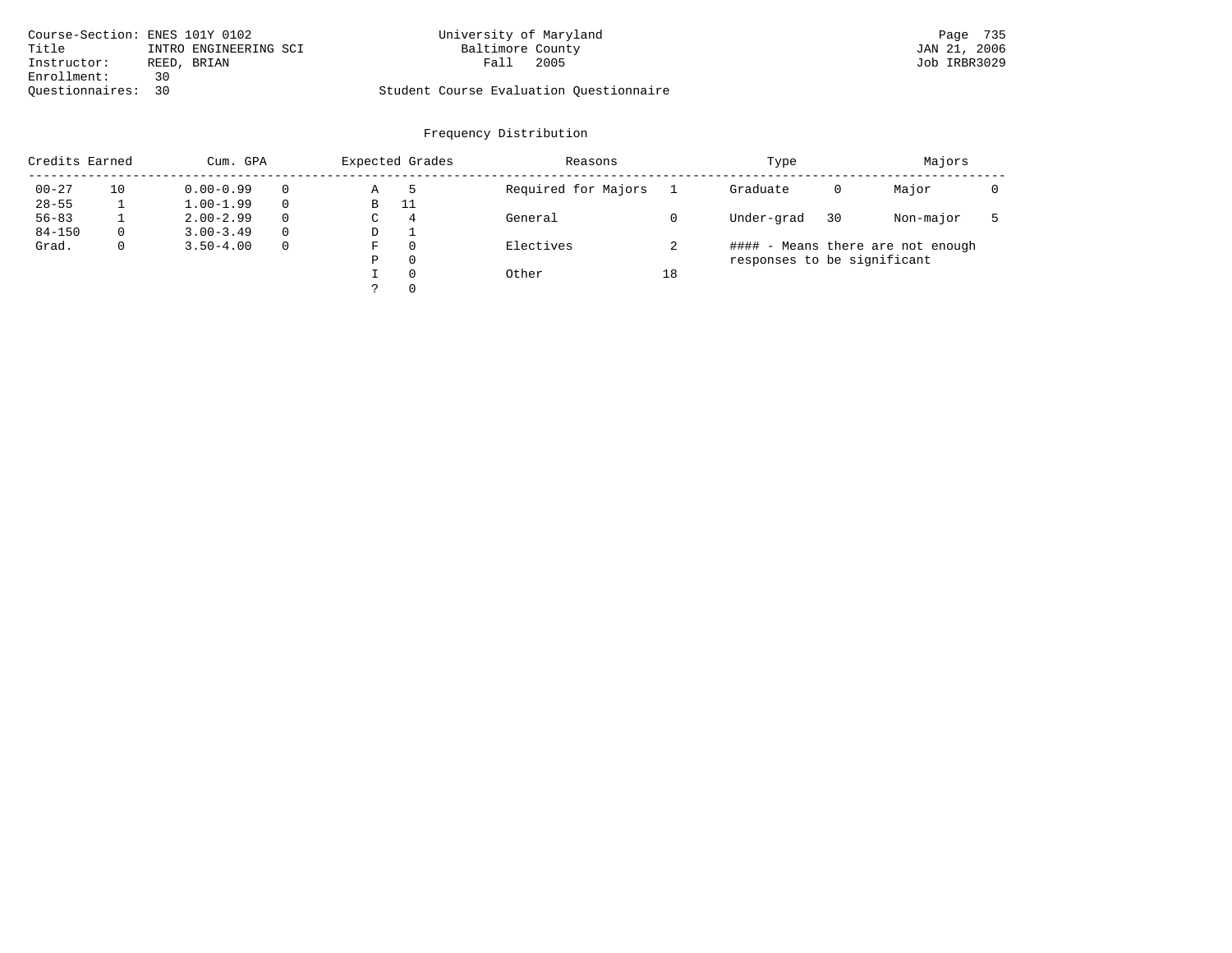|                                                           |                |                |                |                | Frequencies    |                |              |      | Instructor                        | Course Dept UMBC Level |                     |               |      | Sect        |
|-----------------------------------------------------------|----------------|----------------|----------------|----------------|----------------|----------------|--------------|------|-----------------------------------|------------------------|---------------------|---------------|------|-------------|
| Ouestions                                                 |                | NR NA          | $\mathbf{1}$   | $\overline{2}$ | 3              | 4              | .5           | Mean | Rank                              |                        | Mean Mean Mean Mean |               |      | Mean        |
|                                                           |                |                |                |                |                |                |              |      |                                   |                        |                     |               |      |             |
| General                                                   |                |                |                |                |                |                |              |      |                                   |                        |                     |               |      |             |
| 1. Did you gain new insights, skills from this course     | 0              | 0              | $\Omega$       | 4              | 3              | 3              |              |      | 3.25 1583/1674                    | 3.25                   | 4.23                | 4.27          | 4.32 | 3.25        |
| 2. Did the instructor make clear the expected goals       | $\mathbf 0$    | $\mathbf 0$    | $\mathbf 1$    | $\overline{4}$ | $\overline{2}$ | $\overline{2}$ | 3            |      | 3.17 1590/1674                    | 3.17                   | 4.26                | 4.23          | 4.26 | 3.17        |
| 3. Did the exam questions reflect the expected goals      | 0              | $\mathbf 0$    | $\mathbf 1$    | 3              | $\overline{2}$ | 2              |              |      | 4 3.42 1296/1423                  | 3.42                   | 4.36                | 4.27          | 4.36 | 3.42        |
| 4. Did other evaluations reflect the expected goals       | $\mathbf 0$    | $\mathbf 0$    | $\overline{a}$ | $\mathbf{1}$   | $\overline{2}$ | 4              |              |      | 3.42 1480/1609                    | 3.42                   | 4.23                | 4.22          | 4.23 | 3.42        |
| 5. Did assigned readings contribute to what you learned   | $\mathbf 0$    | $\mathbf{1}$   | $\overline{a}$ | $\overline{2}$ | $\overline{4}$ | $\mathbf{1}$   | 2            |      | 2.91 1491/1585                    | 2.91                   | 4.04                | 3.96          | 3.91 | 2.91        |
| 6. Did written assignments contribute to what you learned | 1              | $\Omega$       | $\overline{2}$ | $\overline{c}$ | 3              | 2              |              |      | 3.00 1435/1535                    | 3.00                   | 4.08                | 4.08          | 4.03 | 3.00        |
| 7. Was the grading system clearly explained               | 1              | $\Omega$       | $\overline{2}$ | 3              | $\overline{4}$ | $\Omega$       |              |      | 2 2.73 1601/1651                  | 2.73                   | 4.20                | 4.18          | 4.20 | 2.73        |
| 8. How many times was class cancelled                     | $\Omega$       | $\Omega$       | $\Omega$       | $\Omega$       | 2              | $\overline{7}$ |              |      | 3 4.08 1533/1673                  | 4.08                   | 4.65                | 4.69          | 4.67 | 4.08        |
| 9. How would you grade the overall teaching effectiveness | $\overline{4}$ | $\Omega$       | $\Omega$       | $\Omega$       | $\overline{5}$ | $\overline{a}$ | 1            |      | 3.50 1377/1656                    | 3.50                   | 4.06                | 4.07          | 4.10 | 3.50        |
| Lecture                                                   |                |                |                |                |                |                |              |      |                                   |                        |                     |               |      |             |
| 1. Were the instructor's lectures well prepared           | 1              | 0              | 2              | 1              | 5              | 0              | 3            |      | 3.09 1532/1586                    | 3.09                   | 4.43                | 4.43          | 4.48 | 3.09        |
| 2. Did the instructor seem interested in the subject      | 1              | $\mathbf 0$    | $\mathbf 0$    | $\mathbf 0$    | $\overline{2}$ | 3              | 6            |      | 4.36 1335/1585                    | 4.36                   | 4.72                | 4.69          | 4.76 | 4.36        |
| 3. Was lecture material presented and explained clearly   | 1              | $\Omega$       | $\mathbf 0$    | 4              | 3              | $\mathbf{1}$   | 3            |      | 3.27 1468/1582                    | 3.27                   | 4.30                | 4.26          | 4.35 | 3.27        |
| 4. Did the lectures contribute to what you learned        | 1              | $\Omega$       | $\mathbf{1}$   | $\overline{4}$ | $\overline{2}$ | $\mathbf{1}$   | 3            |      | 3.09 1475/1575                    | 3.09                   | 4.32                | 4.27          | 4.39 | 3.09        |
| 5. Did audiovisual techniques enhance your understanding  | $\mathbf 1$    | $\overline{2}$ | $\Omega$       | $\overline{2}$ | $\overline{2}$ | $\mathbf{1}$   |              |      | 4 3.78 887/1380                   |                        | 3.78 3.94 3.94      |               | 4.03 | 3.78        |
|                                                           |                |                |                |                |                |                |              |      |                                   |                        |                     |               |      |             |
| Discussion                                                |                |                |                |                |                |                |              |      |                                   |                        |                     |               |      |             |
| 1. Did class discussions contribute to what you learned   | 5              | $\Omega$       | 1              | 0              | 2              |                |              |      | 3.71 1059/1520                    | 3.71                   | 4.14 4.01           |               | 4.03 | 3.71        |
| 2. Were all students actively encouraged to participate   | 5              | $\mathbf 0$    | $\Omega$       | $\mathbf{1}$   | $\mathbf{1}$   | $\overline{a}$ | 3            |      | 4.00 1024/1515                    | 4.00                   | 4.37                | 4.24          | 4.28 | 4.00        |
| 3. Did the instructor encourage fair and open discussion  | 5              | $\mathbf 0$    | $\mathbf 0$    | $\Omega$       | $\mathbf{1}$   | $\mathbf{1}$   | 5            | 4.57 | 586/1511                          | 4.57                   | 4.37                | 4.27          | 4.28 | 4.57        |
| 4. Were special techniques successful                     | 5              | 3              | $\Omega$       | $\mathbf{1}$   | $\mathbf{1}$   | $\Omega$       | 2            | 3.75 | 638/ 994 3.75 3.97 3.94 3.98 3.75 |                        |                     |               |      |             |
| Laboratory                                                |                |                |                |                |                |                |              |      |                                   |                        |                     |               |      |             |
| 1. Did the lab increase understanding of the material     | 11             | $\Omega$       | $\Omega$       | $\Omega$       | $\cap$         | $\Omega$       | $\mathbf{1}$ |      | $5.00$ ****/ 265                  | ****                   | 4.06                | 4.23          | 4.34 |             |
|                                                           |                |                |                |                |                |                |              |      |                                   |                        |                     |               |      |             |
| Seminar                                                   |                |                |                |                |                |                |              |      |                                   |                        |                     |               |      | ****        |
| 1. Were assigned topics relevant to the announced theme   | 10             | 0              | 0              | 1              | 0              |                |              |      | $3.50$ ****/ 103                  | ****                   | 4.39                | 4.41          | 4.07 | ****        |
| 2. Was the instructor available for individual attention  | 11             | $\mathbf 0$    | $\mathbf 0$    | $\mathbf 0$    | 0              | $\Omega$       | 1            |      | $5.00$ ****/ 101                  | ****                   | 4.33                | 4.48          | 4.45 | ****        |
| 3. Did research projects contribute to what you learned   | 11             | $\Omega$       | $\mathbf 0$    | $\mathbf 0$    | $\Omega$       | $\Omega$       | $\mathbf{1}$ |      | 95<br>$5.00$ ****/                | $***$ * * *            | 4.15                | 4.31          | 4.33 | $***$       |
| 4. Did presentations contribute to what you learned       | 11             | $\Omega$       | $\mathbf 0$    | $\mathbf 0$    | $\Omega$       | $\Omega$       |              |      | $1, 5, 00$ ****/<br>99            | ****                   | 4.36                | 4.39          | 4.22 |             |
| 5. Were criteria for grading made clear                   | 11             | $\Omega$       | $\Omega$       | $\Omega$       | $\Omega$       | $\Omega$       | $\mathbf{1}$ |      | $5.00$ ****/<br>97                | $***$ * * *            | 3.76                | 4.14 4.63     |      | $***$ * * * |
| Field Work                                                |                |                |                |                |                |                |              |      |                                   |                        |                     |               |      |             |
| 1. Did field experience contribute to what you learned    | 11             | $\Omega$       | 0              | $\Omega$       | $\Omega$       |                | $\Omega$     |      | $4.00$ ****/<br>76                | ****                   |                     | $3.36$ $3.98$ | 3.97 | ****        |
| Self Paced                                                |                |                |                |                |                |                |              |      |                                   |                        |                     |               |      |             |
| 1. Did self-paced system contribute to what you learned   | 11             | $\Omega$       | $\Omega$       | $\Omega$       | $\Omega$       |                |              |      | 61<br>$5.00$ ****/                | ****                   | 4.03                | 4.09          | 4.23 | $***$       |
| 2. Did study questions make clear the expected goal       | 11             | $\mathbf 0$    | $\mathbf 0$    | $\mathbf 0$    | $\mathbf 0$    | 0              | $\mathbf{1}$ |      | 52<br>$5.00$ ****/                | ****                   | 4.21                | 4.26          | 4.53 | $***$       |
| 3. Were your contacts with the instructor helpful         | 11             | $\mathbf 0$    | $\mathbf 0$    | $\mathbf 0$    | $\mathbf 0$    | $\Omega$       | $\mathbf{1}$ |      | $5.00$ ****/<br>50                | $***$ * * *            | 4.23                | 4.44          | 4.42 | ****        |
| 4. Was the feedback/tutoring by proctors helpful          | 11             | $\Omega$       | $\Omega$       | $\mathbf{0}$   | $\Omega$       | $\mathbf{1}$   | $\Omega$     |      | $4.00$ ****/<br>35                | ****                   | 4.22                | 4.36          | 4.63 | ****        |
| 5. Were there enough proctors for all the students        | 11             | $\Omega$       | $\Omega$       | $\Omega$       | $\Omega$       | $\mathbf{1}$   | $\Omega$     |      | $4.00$ ****/ 31                   | **** $4.25$            |                     | 4.34 4.50     |      | $* * * *$   |
|                                                           |                |                |                |                |                |                |              |      |                                   |                        |                     |               |      |             |

|            | Credits Earned |               | Cum. GPA | Expected Grades |   | Reasons             | Type                        |    | Majors                            |  |
|------------|----------------|---------------|----------|-----------------|---|---------------------|-----------------------------|----|-----------------------------------|--|
| $00 - 27$  |                | $0.00 - 0.99$ |          | А               |   | Required for Majors | Graduate                    |    | Major                             |  |
| $28 - 55$  |                | $1.00 - 1.99$ |          | В               | 2 |                     |                             |    |                                   |  |
| $56 - 83$  | 2              | $2.00 - 2.99$ |          |                 |   | General             | Under-grad                  | 12 | Non-major                         |  |
| $84 - 150$ |                | $3.00 - 3.49$ |          | D.              | 0 |                     |                             |    |                                   |  |
| Grad.      |                | $3.50 - 4.00$ |          |                 |   | Electives           |                             |    | #### - Means there are not enough |  |
|            |                |               |          |                 |   |                     | responses to be significant |    |                                   |  |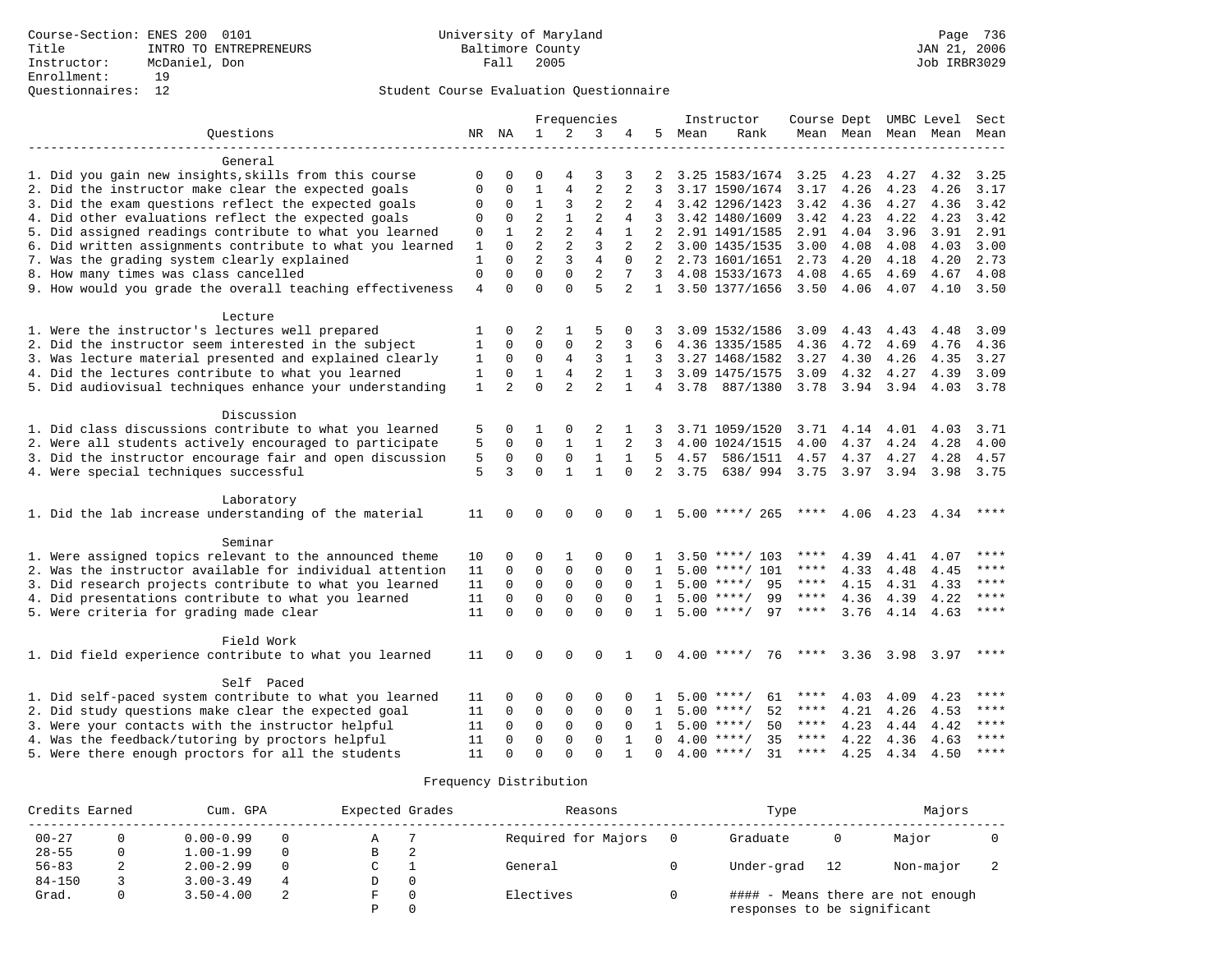I 0 Other 10  $10$ ? 0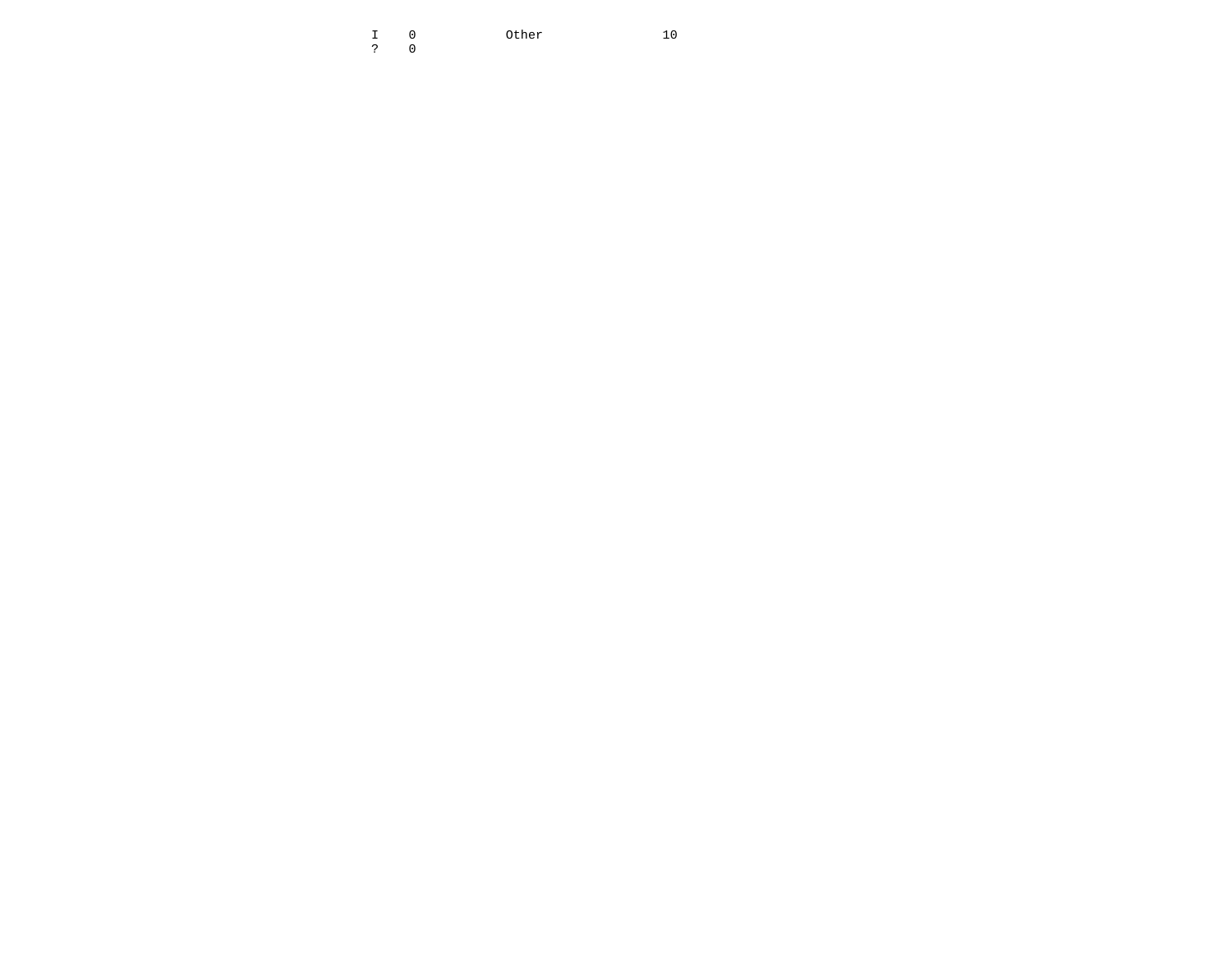### Questionnaires: 61 Student Course Evaluation Questionnaire

|                                                                    |              |                |                |                | Frequencies    |              |              |        | Instructor         | Course Dept UMBC Level Sect |                |      |                          |             |
|--------------------------------------------------------------------|--------------|----------------|----------------|----------------|----------------|--------------|--------------|--------|--------------------|-----------------------------|----------------|------|--------------------------|-------------|
| Questions                                                          |              | NR NA          | $\mathbf{1}$   | 2              | 3              | 4            |              | 5 Mean | Rank               |                             |                |      | Mean Mean Mean Mean Mean |             |
|                                                                    |              |                |                |                |                |              |              |        |                    |                             |                |      |                          |             |
| General                                                            |              |                |                |                |                |              |              |        |                    |                             |                |      |                          |             |
| 1. Did you gain new insights, skills from this course              | 1            | 0              | $\Omega$       | $\Omega$       | 5              | 11           | 44           | 4.65   | 419/1674           | 4.65                        | 4.23           | 4.27 | 4.32                     | 4.65        |
| 2. Did the instructor make clear the expected goals                | $\mathbf{1}$ | $\mathbf 0$    | $\Omega$       | 2              | 5              | 26           | 27           | 4.30   | 870/1674           | 4.30                        | 4.26           | 4.23 | 4.26                     | 4.30        |
| 3. Did the exam questions reflect the expected goals               | 1            | 0              | $\mathbf{1}$   | 2              | 9              | 20           | 28           | 4.20   | 894/1423           | 4.20                        | 4.36           | 4.27 | 4.36                     | 4.20        |
| 4. Did other evaluations reflect the expected goals                | 2            | 22             | $\mathbf 0$    | $\overline{4}$ | 8              | 15           | 10           |        | 3.84 1266/1609     | 3.84                        | 4.23           | 4.22 | 4.23                     | 3.84        |
| 5. Did assigned readings contribute to what you learned            | 1            | 6              | 3              | 4              | 18             | 18           | 11           |        | 3.56 1193/1585     | 3.56                        | 4.04           | 3.96 | 3.91                     | 3.56        |
| 6. Did written assignments contribute to what you learned          | 1            | 19             | $\overline{3}$ | $\Omega$       | 6              | 15           | 17           | 4.05   | 853/1535           | 4.05                        | 4.08           | 4.08 | 4.03                     | 4.05        |
| 7. Was the grading system clearly explained                        | 1            | $\mathbf 0$    | $\mathbf{1}$   | 2              | 7              | 28           | 22           | 4.13   | 998/1651           | 4.13                        | 4.20           | 4.18 | 4.20                     | 4.13        |
| 8. How many times was class cancelled                              | 1            | $\mathbf 0$    | $\Omega$       | $\Omega$       | $\mathbf 0$    | $\mathbf 0$  | 60           | 5.00   | 1/1673             | 5.00                        | 4.65           | 4.69 | 4.67                     | 5.00        |
| 9. How would you grade the overall teaching effectiveness          | 9            | $\Omega$       | $\Omega$       | $\Omega$       | 5              | 26           | 21           | 4.31   | 655/1656           | 4.31 4.06                   |                | 4.07 | 4.10                     | 4.31        |
| Lecture                                                            |              |                |                |                |                |              |              |        |                    |                             |                |      |                          |             |
| 1. Were the instructor's lectures well prepared                    | 1            | $\mathbf 0$    | 1              | 0              | 8              | 20           | 31           |        | 4.33 1074/1586     | 4.33                        | 4.43           | 4.43 | 4.48                     | 4.33        |
| 2. Did the instructor seem interested in the subject               | 1            | 0              | 0              | $\mathbf 0$    | $\overline{a}$ | 9            | 49           | 4.78   | 853/1585           | 4.78                        | 4.72           | 4.69 | 4.76                     | 4.78        |
| 3. Was lecture material presented and explained clearly            | 1            | 0              | 0              | 2              | 7              | 27           | 24           | 4.22   | 978/1582           | 4.22                        | 4.30           | 4.26 | 4.35                     | 4.22        |
| 4. Did the lectures contribute to what you learned                 | 1            | 0              | 1              | 2              | $\overline{4}$ | 23           | 30           | 4.32   | 905/1575           | 4.32                        | 4.32           | 4.27 | 4.39                     | 4.32        |
| 5. Did audiovisual techniques enhance your understanding           | 2            | 14             | $\mathbf{1}$   | 3              | 12             | 20           | 9            | 3.73   | 916/1380           |                             | 3.73 3.94 3.94 |      | 4.03                     | 3.73        |
|                                                                    |              |                |                |                |                |              |              |        |                    |                             |                |      |                          |             |
| Discussion                                                         |              |                |                |                |                |              |              |        |                    |                             |                |      |                          |             |
| 1. Did class discussions contribute to what you learned            | 42           | 0              | 5              | $\Omega$       | 5              | 6            |              |        | 3.11 1333/1520     | 3.11                        | 4.14           | 4.01 | 4.03                     | 3.11        |
| 2. Were all students actively encouraged to participate            | 41           | $\mathbf 0$    | $\overline{4}$ | $\overline{3}$ | 8              | 3            | 2            |        | 2.80 1455/1515     | 2.80                        | 4.37           | 4.24 | 4.28                     | 2.80        |
| 3. Did the instructor encourage fair and open discussion           | 42           | $\mathbf 0$    | 5              | $\mathbf 0$    | 7              | 6            | $\mathbf{1}$ |        | 2.89 1448/1511     | 2.89                        | 4.37           | 4.27 | 4.28                     | 2.89        |
| 4. Were special techniques successful                              | 43           | 12             | $\mathbf{1}$   | $\Omega$       | 3              | 2            | $\Omega$     |        | $3.00$ ****/ 994   | ****                        | 3.97           | 3.94 | 3.98                     | ****        |
| Laboratory                                                         |              |                |                |                |                |              |              |        |                    |                             |                |      |                          |             |
| 1. Did the lab increase understanding of the material              | 56           | 4              | $\Omega$       | $\Omega$       | $\Omega$       | 1            | n            |        | $4.00$ ****/ 265   | ****                        | 4.06           | 4.23 | 4.34                     | ****        |
| 2. Were you provided with adequate background information          | 58           | 0              | 1              | $\mathbf 0$    | 0              | 2            | $\Omega$     |        | $3.00$ ****/ 278   | ****                        | 4.21           | 4.19 | 4.36                     | ****        |
| 3. Were necessary materials available for lab activities           | 58           | $\overline{2}$ | $\mathbf 0$    | $\mathbf 0$    | $\mathbf 0$    | $\mathbf{1}$ | $\Omega$     |        | $4.00$ ****/ 260   | ****                        | 4.43           | 4.46 | 4.51                     | $***$       |
| 4. Did the lab instructor provide assistance                       | 57           | $\overline{2}$ | $\mathbf 0$    | $\mathbf 0$    | $\mathbf{1}$   | $\mathbf{1}$ | $\Omega$     |        | $3.50$ ****/ 259   | $***$ * * *                 | 4.21           | 4.33 | 4.42                     | $***$       |
| 5. Were requirements for lab reports clearly specified             | 57           | 3              | $\Omega$       | $\Omega$       | $\Omega$       | $\mathbf{1}$ | $\Omega$     |        | $4.00$ ****/ 233   | $***$ * * *                 | 4.36           | 4.20 | 4.48                     | $***$       |
|                                                                    |              |                |                |                |                |              |              |        |                    |                             |                |      |                          |             |
| Seminar<br>1. Were assigned topics relevant to the announced theme | 58           | 2              | $\Omega$       | $\Omega$       | $\Omega$       | 1            | $\Omega$     |        | $4.00$ ****/ 103   | ****                        | 4.39           | 4.41 | 4.07                     | $***$ * * * |
| 4. Did presentations contribute to what you learned                | 59           | 1              | $\Omega$       | 0              | $\mathbf 0$    | $\mathbf{1}$ | $\Omega$     |        | $4.00$ ****/<br>99 | ****                        | 4.36           | 4.39 | 4.22                     | ****        |
| 5. Were criteria for grading made clear                            | 59           | $\mathbf{1}$   | $\mathbf 0$    | $\Omega$       | $\mathbf 0$    | $\mathbf{1}$ | $\Omega$     |        | $4.00$ ****/<br>97 | $***$ * * *                 | 3.76           | 4.14 | 4.63                     | ****        |
|                                                                    |              |                |                |                |                |              |              |        |                    |                             |                |      |                          |             |
| Field Work                                                         |              |                |                |                |                |              |              |        |                    |                             |                |      |                          |             |
| 1. Did field experience contribute to what you learned             | 60           | 0              | 0              | 0              | $\Omega$       | 1            | $\Omega$     |        | $4.00$ ****/<br>76 | ****                        | 3.36           | 3.98 | 3.97                     |             |
| 2. Did you clearly understand your evaluation criteria             | 60           | $\mathbf 0$    | $\mathbf 0$    | $\mathbf 0$    | $\mathbf 0$    | $\mathbf{1}$ | $\Omega$     | 4.00   | 77<br>$***/$       | ****                        | 3.65           | 3.93 | 4.20                     | ****        |
| 3. Was the instructor available for consultation                   | 59           | 1              | $\mathbf 0$    | 0              | 0              | 1            | $\Omega$     |        | $4.00$ ****/<br>53 | ****                        | 4.19           | 4.45 | 4.50                     | $***$       |
| 4. To what degree could you discuss your evaluations               | 59           | $\mathbf 1$    | $\mathbf 0$    | $\mathbf{0}$   | $\mathbf 0$    | $\mathbf{1}$ | $\Omega$     |        | $4.00$ ****/<br>48 | $***$ * * *                 | 3.86           | 4.12 | 4.50                     | ****        |
| 5. Did conferences help you carry out field activities             | 59           | $\mathbf{1}$   | $\Omega$       | $\Omega$       | $\Omega$       | $\mathbf{1}$ | $\Omega$     |        | $4.00$ ****/<br>49 | $***$ * *                   | 3.74           | 4.27 | 4.82                     | $***$       |
| Self Paced                                                         |              |                |                |                |                |              |              |        |                    |                             |                |      |                          |             |
| 1. Did self-paced system contribute to what you learned            | 60           | 0              | $\Omega$       | $\Omega$       | $\Omega$       | $\mathbf{1}$ | $\Omega$     |        | 61<br>$4.00$ ****/ | ****                        | 4.03           | 4.09 | 4.23                     | ****        |
| 2. Did study questions make clear the expected goal                | 60           | $\mathbf 0$    | $\mathbf 0$    | $\mathbf{0}$   | $\mathbf 0$    | $\mathbf{1}$ | 0            | 4.00   | 52<br>$***$ /      | ****                        | 4.21           | 4.26 | 4.53                     | ****        |
| 3. Were your contacts with the instructor helpful                  | 59           | $\mathbf 0$    | $\mathbf 0$    | $\mathbf 0$    | $\mathbf{1}$   | $\mathbf{1}$ | $\Omega$     | 3.50   | $***/$<br>50       | ****                        | 4.23           | 4.44 | 4.42                     | ****        |
| 4. Was the feedback/tutoring by proctors helpful                   | 60           | $\Omega$       | $\mathbf 0$    | $\mathbf 0$    | $\Omega$       | $\mathbf{1}$ | $\Omega$     |        | $4.00$ ****/<br>35 | ****                        | 4.22           | 4.36 | 4.63                     | $***$       |
| 5. Were there enough proctors for all the students                 | 60           | $\Omega$       | $\Omega$       | $\Omega$       | $\Omega$       | $\mathbf{1}$ | $\Omega$     |        | $4.00$ ****/<br>31 | ****                        | 4.25           | 4.34 | 4.50                     | $***$       |
|                                                                    |              |                |                |                |                |              |              |        |                    |                             |                |      |                          |             |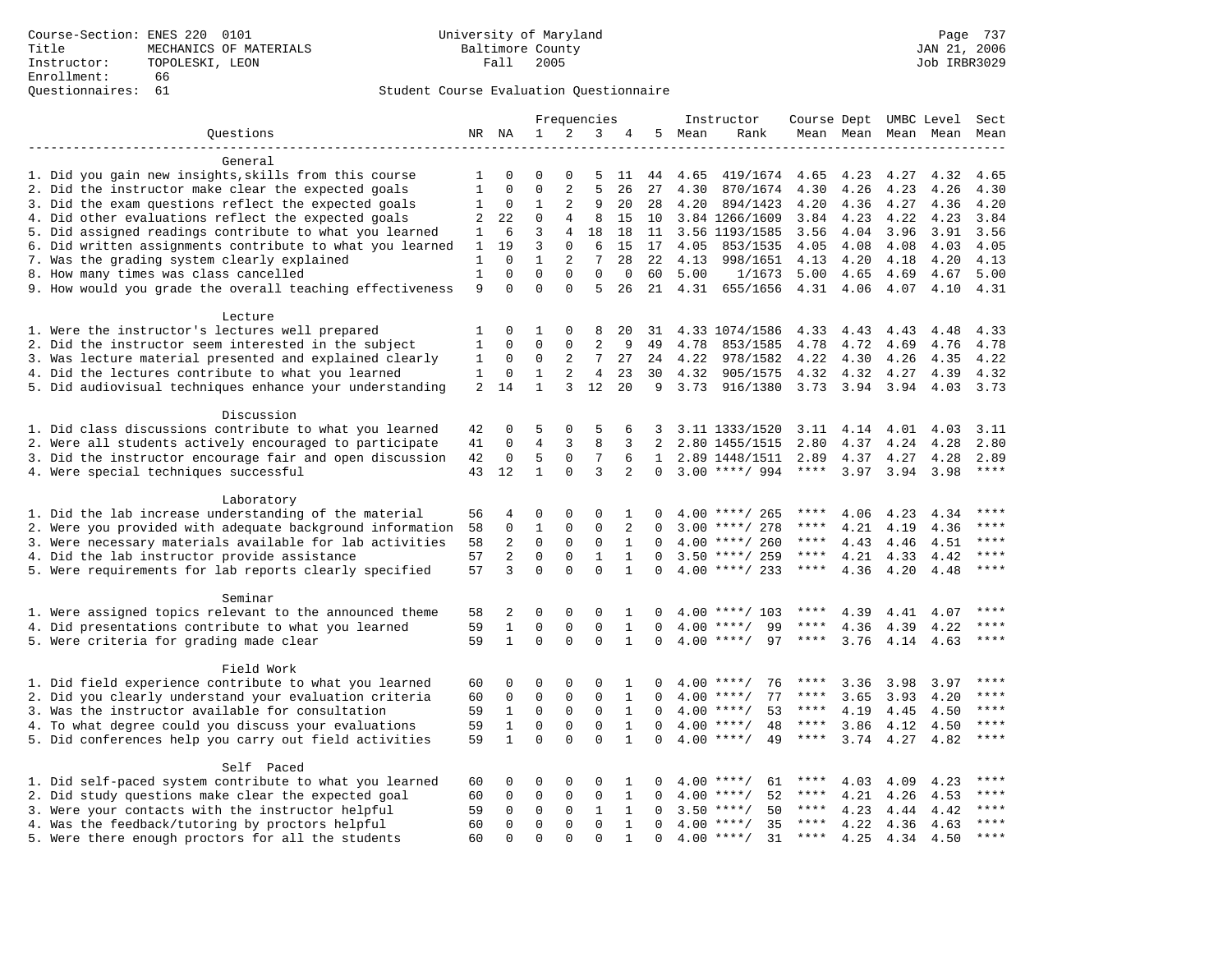| Course-Section: ENES 220 0101 |                 |                        | University of Maryland |                                         | Page 737     |  |
|-------------------------------|-----------------|------------------------|------------------------|-----------------------------------------|--------------|--|
| Title                         |                 | MECHANICS OF MATERIALS | Baltimore County       |                                         | JAN 21, 2006 |  |
| Instructor:                   | TOPOLESKI, LEON |                        | Fall                   | 2005                                    | Job IRBR3029 |  |
| Enrollment:                   | 66              |                        |                        |                                         |              |  |
| Ouestionnaires: 61            |                 |                        |                        | Student Course Evaluation Ouestionnaire |              |  |

| Credits Earned |    | Cum. GPA      |    |             | Expected Grades | Reasons             |          | Type                        |    | Majors                            |    |
|----------------|----|---------------|----|-------------|-----------------|---------------------|----------|-----------------------------|----|-----------------------------------|----|
| $00 - 27$      | 0  | $0.00 - 0.99$ |    | Α           | 12              | Required for Majors | $\Omega$ | Graduate                    |    | Major                             |    |
| $28 - 55$      | 21 | $1.00 - 1.99$ |    | B           | 30              |                     |          |                             |    |                                   |    |
| $56 - 83$      | 13 | $2.00 - 2.99$ | 16 | $\sim$<br>◡ | 18              | General             |          | Under-grad                  | 60 | Non-major                         | 18 |
| $84 - 150$     |    | $3.00 - 3.49$ | 13 | D           | 0               |                     |          |                             |    |                                   |    |
| Grad.          |    | $3.50 - 4.00$ |    | F           | 0               | Electives           |          |                             |    | #### - Means there are not enough |    |
|                |    |               |    | Ρ           | 0               |                     |          | responses to be significant |    |                                   |    |
|                |    |               |    |             | $\Omega$        | Other               | 57       |                             |    |                                   |    |
|                |    |               |    | っ           | 0               |                     |          |                             |    |                                   |    |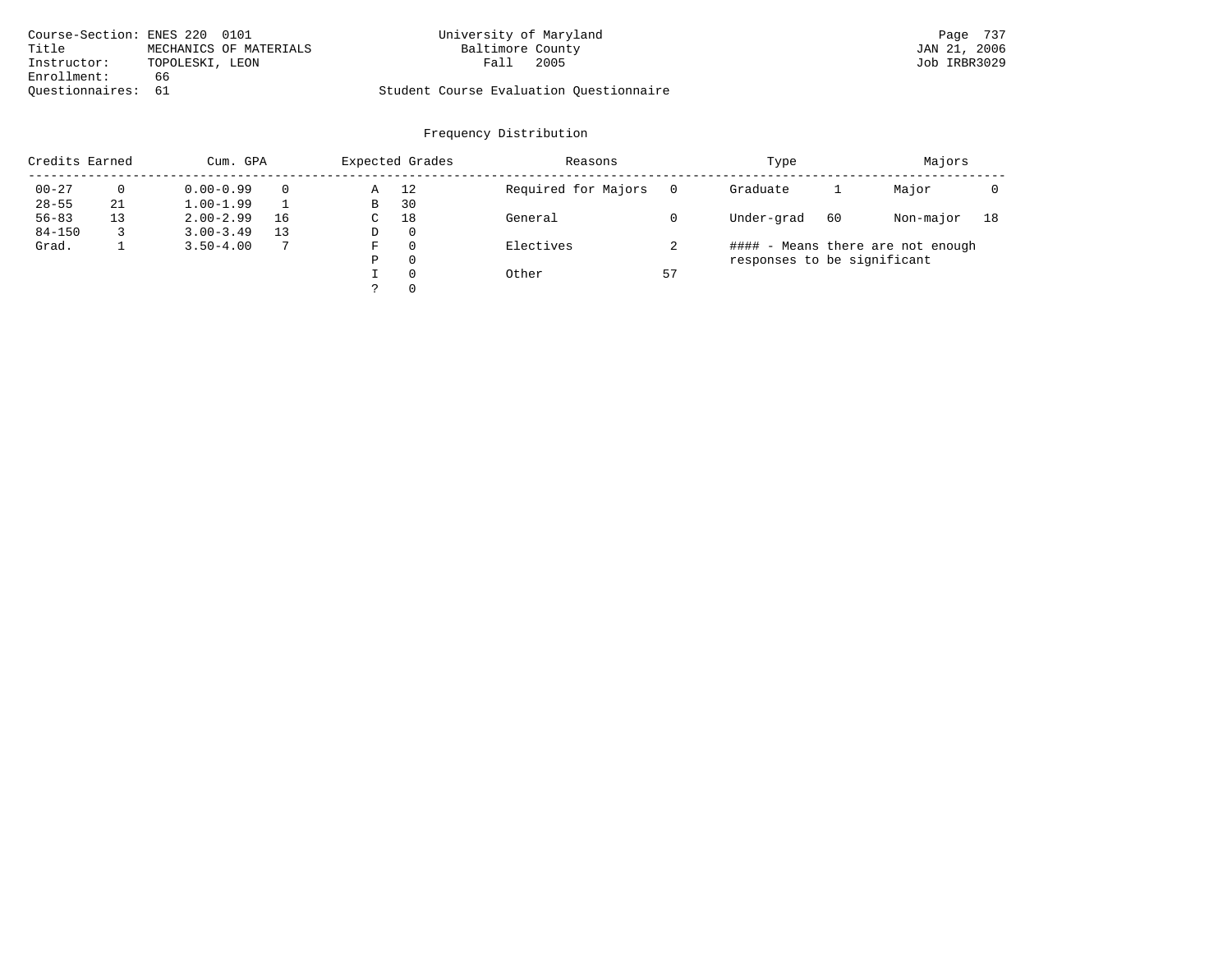|                                                           |              |              |          |                | Frequencies    |              |                |      | Instructor       | Course Dept |      |                     | UMBC Level | Sect |
|-----------------------------------------------------------|--------------|--------------|----------|----------------|----------------|--------------|----------------|------|------------------|-------------|------|---------------------|------------|------|
| Ouestions                                                 | NR           | ΝA           |          | 2              | 3              |              | 5              | Mean | Rank             |             |      | Mean Mean Mean Mean |            | Mean |
| General                                                   |              |              |          |                |                |              |                |      |                  |             |      |                     |            |      |
| 1. Did you gain new insights, skills from this course     | O            | $\Omega$     | U        | $\Omega$       | $\Omega$       |              | 10             | 5.00 | 1/1674           | 5.00        | 4.23 | 4.27                | 4.32       | 5.00 |
| 2. Did the instructor make clear the expected goals       | O            | 0            | 0        | 0              | 0              | 3            |                | 4.70 | 338/1674         | 4.85        | 4.26 | 4.23                | 4.26       | 4.70 |
| 3. Did the exam questions reflect the expected goals      | O            | $\Omega$     | $\Omega$ | $\Omega$       | 0              |              |                | 4.70 | 335/1423         | 4.60        | 4.36 | 4.27                | 4.36       | 4.70 |
| 4. Did other evaluations reflect the expected goals       | U            | $\Omega$     | $\Omega$ | $\Omega$       | $\Omega$       |              |                | 4.70 | 282/1609         | 4.85        | 4.23 | 4.22                | 4.23       | 4.70 |
| 5. Did assigned readings contribute to what you learned   | 0            | $\Omega$     | $\Omega$ | $\Omega$       |                |              | 6              | 4.50 | 326/1585         | 3.50        | 4.04 | 3.96                | 3.91       | 4.50 |
| 6. Did written assignments contribute to what you learned | 0            | $\Omega$     | U        | $\Omega$       | $\Omega$       |              | 8              | 4.80 | 131/1535         | 4.90        | 4.08 | 4.08                | 4.03       | 4.80 |
| 7. Was the grading system clearly explained               | 0            | $\Omega$     | $\Omega$ | $\Omega$       | ζ              |              | 5              | 4.20 | 934/1651         | 4.35        | 4.20 | 4.18                | 4.20       | 4.20 |
| 8. How many times was class cancelled                     | 0            | $\Omega$     | $\Omega$ | $\Omega$       | $\Omega$       | 1            | 9              | 4.90 | 706/1673         | 4.95        | 4.65 | 4.69                | 4.67       | 4.90 |
| 9. How would you grade the overall teaching effectiveness | $\mathbf{1}$ | $\Omega$     | O        | $\Omega$       | $\Omega$       | 4            | 5              | 4.56 | 345/1656         | 4.43        | 4.06 | 4.07                | 4.10       | 4.61 |
| Lecture                                                   |              |              |          |                |                |              |                |      |                  |             |      |                     |            |      |
| 1. Were the instructor's lectures well prepared           | O            | $\Omega$     | U        | O              | 0              |              | 6              | 4.60 | 753/1586         | 4.53        | 4.43 | 4.43                | 4.48       | 4.60 |
| 2. Did the instructor seem interested in the subject      | 0            | $\mathbf 0$  | 0        | $\mathbf 0$    | 0              |              | 10             | 5.00 | 1/1585           | 5.00        | 4.72 | 4.69                | 4.76       | 5.00 |
| 3. Was lecture material presented and explained clearly   | 0            | $\Omega$     | $\Omega$ | $\Omega$       | $\mathbf{1}$   | 5            | 4              | 4.30 | 882/1582         | 4.77        | 4.30 | 4.26                | 4.35       | 4.30 |
| 4. Did the lectures contribute to what you learned        | 0            | 0            | O        | $\Omega$       | 0              | 5            | 5              | 4.50 | 692/1575         | 4.83        | 4.32 | 4.27                | 4.39       | 4.50 |
| 5. Did audiovisual techniques enhance your understanding  | $\mathbf 0$  | $\mathbf{1}$ |          | $\mathfrak{D}$ | $\overline{1}$ | $\mathbf{3}$ | $\mathfrak{D}$ |      | 3.33 1127/1380   | 3.11        | 3.94 | 3.94                | 4.03       | 3.33 |
| Discussion                                                |              |              |          |                |                |              |                |      |                  |             |      |                     |            |      |
| 1. Did class discussions contribute to what you learned   | 8            | $\Omega$     | 0        | $\Omega$       | 0              |              |                |      | $4.50$ ****/1520 | 4.50        | 4.14 | 4.01                | 4.03       | **** |
| 2. Were all students actively encouraged to participate   | 8            | $\Omega$     | $\Omega$ | $\Omega$       | $\Omega$       | $\Omega$     |                |      | $5.00$ ****/1515 | 4.50        | 4.37 | 4.24                | 4.28       | **** |
| 3. Did the instructor encourage fair and open discussion  | 8            | $\Omega$     | $\Omega$ | $\mathbf 0$    | $\mathbf 0$    |              |                |      | $4.50$ ****/1511 | 5.00        | 4.37 | 4.27                | 4.28       | **** |
| 4. Were special techniques successful                     | 7            | 2            | U        | $\cap$         | $\mathbf{1}$   | $\cap$       | $\Omega$       |      | $3.00$ ****/ 994 | 4.50        | 3.97 | 3.94                | 3.98       | **** |
| Laboratory                                                |              |              |          |                |                |              |                |      |                  |             |      |                     |            |      |
| 1. Did the lab increase understanding of the material     | 4            | 0            | 0        | 0              | 0              |              | 5              | 4.83 | 265<br>32/       | 4.83        | 4.06 | 4.23                | 4.34       | 4.83 |
| 2. Were you provided with adequate background information | 4            | $\mathbf 0$  | 0        | $\mathbf 0$    | 0              | 2            | 4              | 4.67 | 57/ 278          | 4.67        | 4.21 | 4.19                | 4.36       | 4.67 |
| 3. Were necessary materials available for lab activities  | 4            | $\Omega$     | $\Omega$ | $\Omega$       | $\Omega$       |              | 5              | 4.83 | 56/ 260          | 4.83        | 4.43 | 4.46                | 4.51       | 4.83 |
| 4. Did the lab instructor provide assistance              | 4            | $\mathbf 0$  | 0        | $\mathbf 0$    | $\mathbf{1}$   | $\mathbf{1}$ | 4              | 4.50 | 115/ 259         | 4.50        | 4.21 | 4.33                | 4.42       | 4.50 |
| 5. Were requirements for lab reports clearly specified    | 4            | $\Omega$     | U        | $\cap$         |                | 3            |                | 4.17 | 130/233          | 4.17        | 4.36 | 4.20                | 4.48       | 4.17 |

|            | Credits Earned<br>Cum. GPA |               |          | Expected Grades |                          | Reasons             |   | Type                        |    | Majors                            |  |
|------------|----------------------------|---------------|----------|-----------------|--------------------------|---------------------|---|-----------------------------|----|-----------------------------------|--|
| $00 - 27$  |                            | $0.00 - 0.99$ | $\Omega$ | Α               | -6                       | Required for Majors |   | Graduate                    | 0  | Major                             |  |
| $28 - 55$  |                            | $1.00 - 1.99$ | $\Omega$ | В               | $\overline{\phantom{a}}$ |                     |   |                             |    |                                   |  |
| $56 - 83$  |                            | $2.00 - 2.99$ | $\Omega$ | C               |                          | General             |   | Under-grad                  | 10 | Non-major                         |  |
| $84 - 150$ | 0                          | $3.00 - 3.49$ | 2        | D               |                          |                     |   |                             |    |                                   |  |
| Grad.      | 0                          | $3.50 - 4.00$ | 7        | F               |                          | Electives           |   |                             |    | #### - Means there are not enough |  |
|            |                            |               |          | P               |                          |                     |   | responses to be significant |    |                                   |  |
|            |                            |               |          |                 |                          | Other               | Q |                             |    |                                   |  |
|            |                            |               |          | っ               |                          |                     |   |                             |    |                                   |  |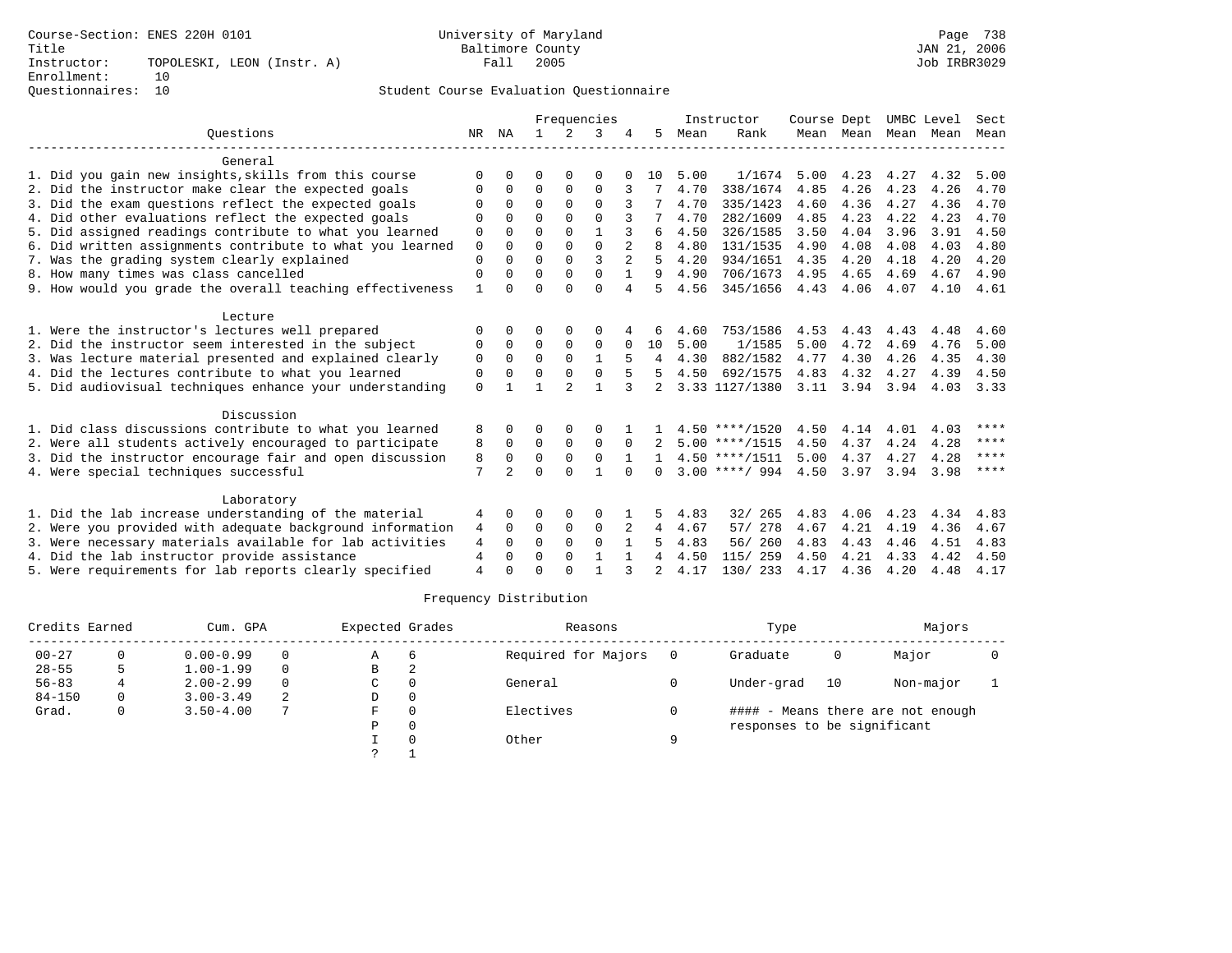|                                                           |                |                |              |             | Frequencies  |                |                |      | Instructor       | Course Dept |                |      | UMBC Level | Sect      |
|-----------------------------------------------------------|----------------|----------------|--------------|-------------|--------------|----------------|----------------|------|------------------|-------------|----------------|------|------------|-----------|
| Ouestions                                                 | NR             | NA             | $\mathbf{1}$ | 2           | 3            |                | 5.             | Mean | Rank             |             | Mean Mean Mean |      | Mean       | Mean      |
| General                                                   |                |                |              |             |              |                |                |      |                  |             |                |      |            |           |
| 1. Did you gain new insights, skills from this course     | $\Omega$       |                | 0            | $\Omega$    | 0            |                | 10             | 5.00 | 1/1674           | 5.00        | 4.23           | 4.27 | 4.32       | 5.00      |
| 2. Did the instructor make clear the expected goals       | 0              | 0              | 0            | $\mathbf 0$ | $\mathbf 0$  |                |                | 4.70 | 338/1674         | 4.85        | 4.26           | 4.23 | 4.26       | 4.70      |
| 3. Did the exam questions reflect the expected goals      |                | $\Omega$       | $\Omega$     | $\Omega$    | $\Omega$     |                |                | 4.70 | 335/1423         | 4.60        | 4.36           | 4.27 | 4.36       | 4.70      |
| 4. Did other evaluations reflect the expected goals       | $\Omega$       | $\Omega$       | $\Omega$     | $\Omega$    | $\Omega$     |                |                | 4.70 | 282/1609         | 4.85        | 4.23           | 4.22 | 4.23       | 4.70      |
| 5. Did assigned readings contribute to what you learned   | 0              | $\Omega$       | $\Omega$     | $\Omega$    | $\mathbf{1}$ |                | 6              | 4.50 | 326/1585         | 3.50        | 4.04           | 3.96 | 3.91       | 4.50      |
| 6. Did written assignments contribute to what you learned | $\mathbf 0$    | $\Omega$       | $\Omega$     | $\Omega$    | $\Omega$     | $\overline{a}$ | 8              | 4.80 | 131/1535         | 4.90        | 4.08           | 4.08 | 4.03       | 4.80      |
| 7. Was the grading system clearly explained               | $\mathbf{0}$   | $\Omega$       | $\Omega$     | $\Omega$    | 3            | $\overline{a}$ | 5              | 4.20 | 934/1651         | 4.35        | 4.20           | 4.18 | 4.20       | 4.20      |
| 8. How many times was class cancelled                     | $\mathbf 0$    | $\Omega$       | $\Omega$     | $\Omega$    | $\Omega$     |                | 9              | 4.90 | 706/1673         | 4.95        | 4.65           | 4.69 | 4.67       | 4.90      |
| 9. How would you grade the overall teaching effectiveness | 7              | $\Omega$       | $\Omega$     | $\Omega$    | $\Omega$     |                | $\overline{2}$ | 4.67 | 257/1656         | 4.43        | 4.06           | 4.07 | 4.10       | 4.61      |
| Lecture                                                   |                |                |              |             |              |                |                |      |                  |             |                |      |            |           |
| 1. Were the instructor's lectures well prepared           | 8              | 0              | 0            | $\Omega$    | O            |                |                |      | $4.00$ ****/1586 | 4.53        | 4.43           | 4.43 | 4.48       | 4.60      |
| 2. Did the instructor seem interested in the subject      | 8              | 0              | 0            | $\mathbf 0$ | 0            | $\Omega$       |                |      | $5.00$ ****/1585 | 5.00        | 4.72           | 4.69 | 4.76       | 5.00      |
| 3. Was lecture material presented and explained clearly   | 8              | $\Omega$       | $\Omega$     | $\Omega$    | $\Omega$     | 2              | $\Omega$       |      | $4.00$ ****/1582 | 4.77        | 4.30           | 4.26 | 4.35       | 4.30      |
| 4. Did the lectures contribute to what you learned        | 8              | $\Omega$       | $\Omega$     | $\Omega$    | 0            |                | $\Omega$       |      | $4.00$ ****/1575 | 4.83        | 4.32           | 4.27 | 4.39       | 4.50      |
| 5. Did audiovisual techniques enhance your understanding  | 8              |                | $\Omega$     | $\cap$      | $\mathbf{1}$ | $\mathbf{1}$   | 0              |      | $3.50$ ****/1380 | 3.11        | 3.94           | 3.94 | 4.03       | 3.33      |
| Discussion                                                |                |                |              |             |              |                |                |      |                  |             |                |      |            |           |
| 1. Did class discussions contribute to what you learned   | 8              | $\Omega$       | O            | $\Omega$    | 0            |                |                |      | $4.50$ ****/1520 | 4.50        | 4.14           | 4.01 | 4.03       | ****      |
| 2. Were all students actively encouraged to participate   | 8              | $\mathbf 0$    | $\mathbf 0$  | $\Omega$    | $\mathbf{0}$ | $\Omega$       |                |      | $5.00$ ****/1515 | 4.50        | 4.37           | 4.24 | 4.28       | ****      |
| 3. Did the instructor encourage fair and open discussion  | 8              | $\Omega$       | $\Omega$     | $\mathbf 0$ | $\Omega$     |                |                |      | $4.50$ ****/1511 | 5.00        | 4.37           | 4.27 | 4.28       | $* * * *$ |
| 4. Were special techniques successful                     | 7              | $\overline{a}$ | $\Omega$     | $\cap$      | $\mathbf{1}$ | $\cap$         | 0              |      | $3.00$ ****/ 994 | 4.50        | 3.97           | 3.94 | 3.98       | ****      |
| Laboratory                                                |                |                |              |             |              |                |                |      |                  |             |                |      |            |           |
| 1. Did the lab increase understanding of the material     | 4              | $\Omega$       | O            | 0           | 0            |                | 5              | 4.83 | 32/265           | 4.83        | 4.06           | 4.23 | 4.34       | 4.83      |
| 2. Were you provided with adequate background information | 4              | $\Omega$       | 0            | $\mathbf 0$ | $\mathbf 0$  |                | 4              | 4.67 | 57/ 278          | 4.67        | 4.21           | 4.19 | 4.36       | 4.67      |
| 3. Were necessary materials available for lab activities  | 4              | $\Omega$       | $\Omega$     | $\Omega$    | $\Omega$     | $\mathbf{1}$   | 5              | 4.83 | 56/ 260          | 4.83        | 4.43           | 4.46 | 4.51       | 4.83      |
| 4. Did the lab instructor provide assistance              | 4              | $\Omega$       | $\Omega$     | $\Omega$    |              |                | 4              | 4.50 | 115/ 259         | 4.50        | 4.21           | 4.33 | 4.42       | 4.50      |
| 5. Were requirements for lab reports clearly specified    | $\overline{4}$ | $\cap$         | U            | ∩           | $\mathbf{1}$ |                | $\mathfrak{D}$ | 4.17 | 130/ 233         | 4.17        | 4.36           | 4.20 | 4.48       | 4.17      |

| Credits Earned |   | Cum. GPA      |          | Expected Grades |   | Reasons             |   | Type                        |    | Majors                            |  |
|----------------|---|---------------|----------|-----------------|---|---------------------|---|-----------------------------|----|-----------------------------------|--|
| $00 - 27$      |   | $0.00 - 0.99$ | 0        | Α               |   | Required for Majors |   | Graduate                    | 0  | Major                             |  |
| $28 - 55$      |   | $1.00 - 1.99$ | 0        | В               | △ |                     |   |                             |    |                                   |  |
| $56 - 83$      |   | $2.00 - 2.99$ | $\Omega$ | C               |   | General             |   | Under-grad                  | 10 | Non-major                         |  |
| $84 - 150$     | 0 | $3.00 - 3.49$ | 2        | D               |   |                     |   |                             |    |                                   |  |
| Grad.          |   | $3.50 - 4.00$ | 7        | F               |   | Electives           |   |                             |    | #### - Means there are not enough |  |
|                |   |               |          | P               |   |                     |   | responses to be significant |    |                                   |  |
|                |   |               |          |                 |   | Other               | a |                             |    |                                   |  |
|                |   |               |          |                 |   |                     |   |                             |    |                                   |  |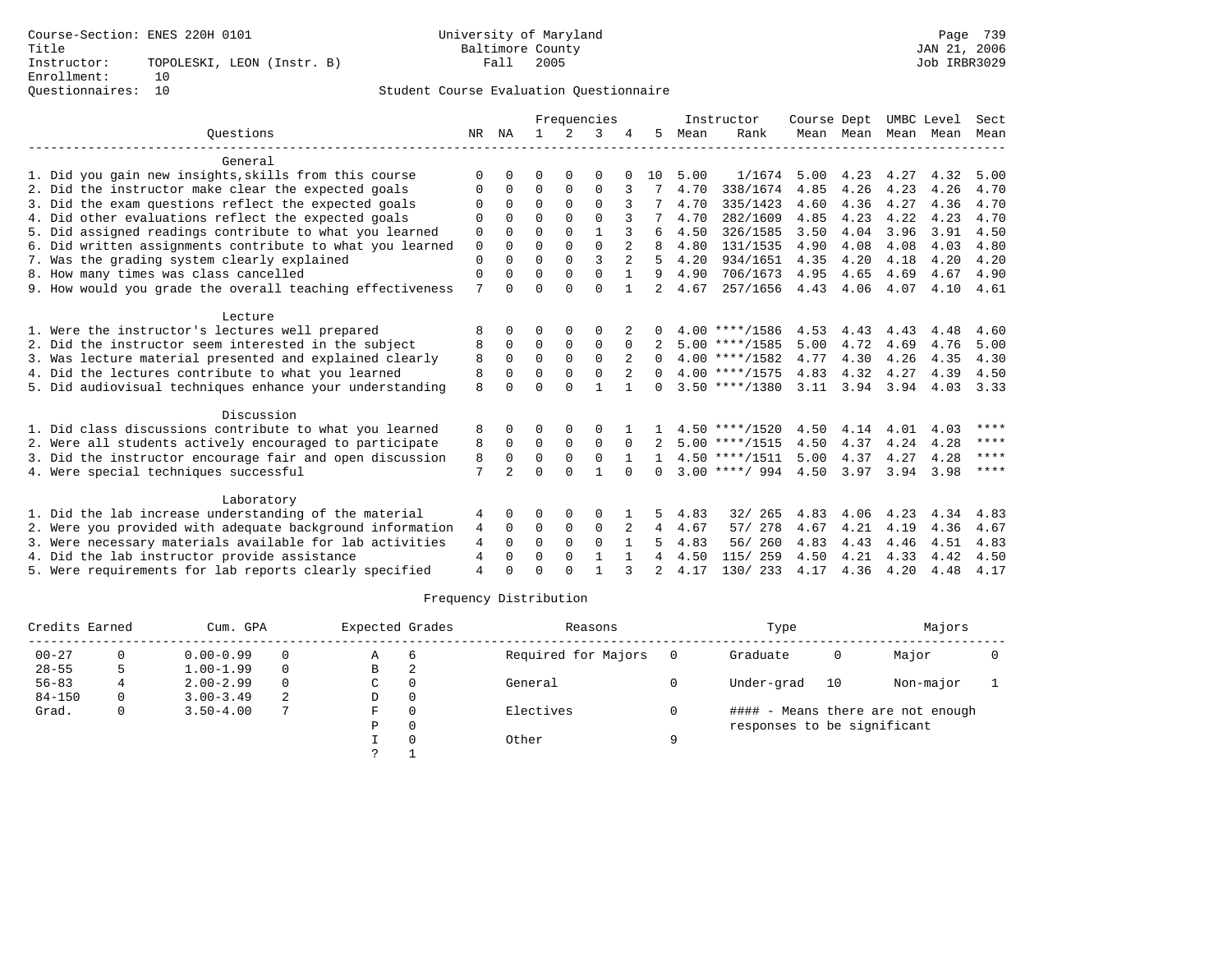|                                                           | Frequencies   |              |          |             |                |          |                |      | Instructor     | Course Dept |      | UMBC Level |      | Sect |
|-----------------------------------------------------------|---------------|--------------|----------|-------------|----------------|----------|----------------|------|----------------|-------------|------|------------|------|------|
| Ouestions                                                 | NR.           | ΝA           |          |             | 3              |          | 5.             | Mean | Rank           | Mean        | Mean | Mean       | Mean | Mean |
| General                                                   |               |              |          |             |                |          |                |      |                |             |      |            |      |      |
| 1. Did you gain new insights, skills from this course     |               | <sup>n</sup> | O        | $\Omega$    | $\Omega$       |          |                | 5.00 | 1/1674         | 5.00        | 4.23 | 4.27       | 4.32 | 5.00 |
| 2. Did the instructor make clear the expected goals       | O             | $\Omega$     | $\Omega$ | $\Omega$    | $\Omega$       | $\Omega$ | 2              | 5.00 | 1/1674         | 4.85        | 4.26 | 4.23       | 4.26 | 5.00 |
| 3. Did the exam questions reflect the expected goals      |               | $\Omega$     | $\Omega$ | $\Omega$    | $\Omega$       |          |                | 4.50 | 575/1423       | 4.60        | 4.36 | 4.27       | 4.36 | 4.50 |
| 4. Did other evaluations reflect the expected goals       | O             | $\Omega$     | $\Omega$ | $\Omega$    | $\Omega$       | $\Omega$ |                | 5.00 | 1/1609         | 4.85        | 4.23 | 4.22       | 4.23 | 5.00 |
| 5. Did assigned readings contribute to what you learned   | $\mathbf 0$   | $\Omega$     |          | $\Omega$    | $\Omega$       |          | $\Omega$       | 2.50 | 1543/1585      | 3.50        | 4.04 | 3.96       | 3.91 | 2.50 |
| 6. Did written assignments contribute to what you learned | $\mathbf 0$   | $\Omega$     | $\Omega$ | $\Omega$    |                | $\Omega$ | $\mathfrak{D}$ | 5.00 | 1/1535         | 4.90        | 4.08 | 4.08       | 4.03 | 5.00 |
| 7. Was the grading system clearly explained               | $\Omega$      | $\Omega$     | 0        | $\Omega$    | $\Omega$       |          |                | 4.50 | 524/1651       | 4.35        | 4.20 | 4.18       | 4.20 | 4.50 |
| 8. How many times was class cancelled                     | 0             | $\Omega$     | $\Omega$ | $\Omega$    | $\Omega$       | $\Omega$ | 2              | 5.00 | 1/1673         | 4.95        | 4.65 | 4.69       | 4.67 | 5.00 |
| 9. How would you grade the overall teaching effectiveness | $\Omega$      | <sup>n</sup> | U        | $\cap$      | $\Omega$       |          |                | 4.50 | 381/1656       | 4.43        | 4.06 | 4.07       | 4.10 | 4.25 |
| Lecture                                                   |               |              |          |             |                |          |                |      |                |             |      |            |      |      |
| 1. Were the instructor's lectures well prepared           |               |              |          |             | 0              |          |                | 5.00 | 1/1586         | 4.53        | 4.43 | 4.43       | 4.48 | 4.50 |
| 2. Did the instructor seem interested in the subject      | 0             | $\Omega$     | $\Omega$ | $\mathbf 0$ | $\mathbf 0$    | $\Omega$ | $\overline{a}$ | 5.00 | 1/1585         | 5.00        | 4.72 | 4.69       | 4.76 | 5.00 |
| 3. Was lecture material presented and explained clearly   | $\mathbf 0$   | $\Omega$     | $\Omega$ | $\Omega$    | $\Omega$       | $\Omega$ | $\mathcal{L}$  | 5.00 | 1/1582         | 4.77        | 4.30 | 4.26       | 4.35 | 5.00 |
| 4. Did the lectures contribute to what you learned        | 0             | $\Omega$     | $\Omega$ | $\Omega$    | $\Omega$       | $\Omega$ |                | 5.00 | 1/1575         | 4.83        | 4.32 | 4.27       | 4.39 | 5.00 |
| 5. Did audiovisual techniques enhance your understanding  | $\Omega$      |              |          |             | $\mathfrak{D}$ |          |                |      | 3.00 1217/1380 | 3.11        | 3.94 | 3.94       | 4.03 | 3.00 |
| Discussion                                                |               |              |          |             |                |          |                |      |                |             |      |            |      |      |
| 1. Did class discussions contribute to what you learned   | $\Omega$      | $\Omega$     | O        | $\Omega$    | $\Omega$       |          |                | 4.50 | 397/1520       | 4.50        | 4.14 | 4.01       | 4.03 | 4.50 |
| 2. Were all students actively encouraged to participate   |               |              | $\Omega$ | $\Omega$    | $\Omega$       |          |                | 4.50 | 629/1515       | 4.50        | 4.37 | 4.24       | 4.28 | 4.50 |
| 3. Did the instructor encourage fair and open discussion  |               |              | 0        | $\Omega$    | $\Omega$       | $\Omega$ |                | 5.00 | 1/1511         | 5.00        | 4.37 | 4.27       | 4.28 | 5.00 |
| 4. Were special techniques successful                     | 0<br>$\Omega$ |              |          |             |                |          |                | 4.50 | 205/994        | 4.50        | 3.97 | 3.94       | 3.98 | 4.50 |

| Credits Earned |   | Cum. GPA      |  | Expected Grades |          | Reasons             |        | Type                        | Majors |                                   |  |
|----------------|---|---------------|--|-----------------|----------|---------------------|--------|-----------------------------|--------|-----------------------------------|--|
| $00 - 27$      | 0 | $0.00 - 0.99$ |  | A               |          | Required for Majors |        | Graduate                    | 0      | Major                             |  |
| $28 - 55$      | 0 | $1.00 - 1.99$ |  | В               |          |                     |        |                             |        |                                   |  |
| $56 - 83$      |   | $2.00 - 2.99$ |  | $\sim$<br>◡     | $\Omega$ | General             |        | Under-grad                  | -2     | Non-major                         |  |
| $84 - 150$     | 0 | $3.00 - 3.49$ |  | D               | 0        |                     |        |                             |        |                                   |  |
| Grad.          | 0 | $3.50 - 4.00$ |  | F               | 0        | Electives           |        |                             |        | #### - Means there are not enough |  |
|                |   |               |  | Ρ               | 0        |                     |        | responses to be significant |        |                                   |  |
|                |   |               |  |                 | 0        | Other               | $\sim$ |                             |        |                                   |  |
|                |   |               |  | C.              |          |                     |        |                             |        |                                   |  |